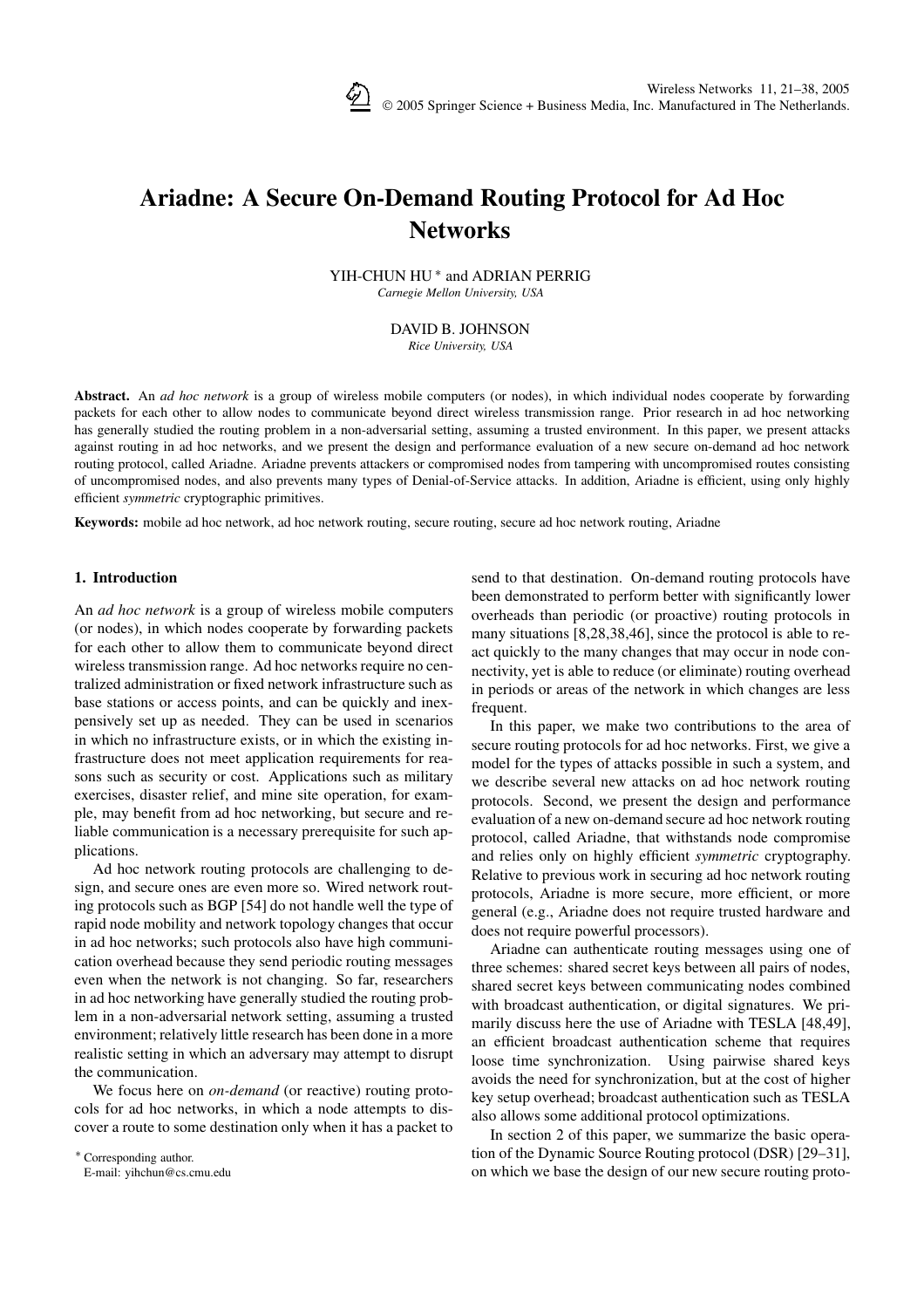col, Ariadne, and in section 3, we review the TESLA broadcast authentication protocol that we use in Ariadne. In section 4, we describe our assumptions about the network, the nodes, and security and key setup. We present an attacker model and describe types of attacks in section 5. In section 6, we present the design of Ariadne, and in section 7, we give an initial simulation-based performance evaluation of a basic form of Ariadne. In section 8, we discuss related work, and in section 9, we present our conclusions.

## **2. Basic operation of DSR**

We base the design of our secure on-demand ad hoc network routing protocol, Ariadne, on the basic operation of the Dynamic Source Routing protocol (DSR) [29–31], since DSR operates *entirely* on-demand and has been well studied through both simulation and real testbed implementation [8,28,38,39]. Unlike periodic protocols (e.g., [4,45,52]), which exchange routing information between nodes periodically in an attempt to always maintain routes to all destinations, on-demand protocols exchange routing information only when a new route is needed to deliver a packet to some destination. On-demand approaches to routing in ad hoc networks often have lower overhead than periodic protocols, since they transmit routing information only in response to actual packets to be sent or in response to topology changes affecting routes actively in use. Lower routing overhead allows more of the available bandwidth and battery power to be used towards delivery of application data. In a secure routing protocol, reduced overhead has the added benefit of reducing the number of routing packets that need to be authenticated, thereby reducing the computational overhead needed for security. The operation of DSR is divided into two activities: *Route Discovery* and *Route Maintenance*. In this section, we describe the basic form of Route Discovery and Route Maintenance in DSR.

In DSR, when a node has a packet to send to some destination and does not currently have a route to that destination in its *Route Cache*, the node initiates Route Discovery to find a route; this node is known as the *initiator* of the Route Discovery, and the destination of the packet is known as the Discovery's *target*, as illustrated in figure 1. The initiator (node *A*) transmits a ROUTE REQUEST packet as a local broadcast, specifying the target (node *D*) and a unique identifier from the initiator *A*. Each node receiving the ROUTE REQUEST, if it has recently seen this request identifier from the initiator or if its own address is already present in an address list in the REQUEST, discards the REQUEST. Otherwise, the appends its own node address to the address list in the REQUEST and rebroadcasts the REQUEST. When the ROUTE REQUEST reaches its target node, the target sends a ROUTE REPLY back to the initiator of the REQUEST, including a copy of the accumulated list of addresses from the REQUEST. When the REPLY reaches the initiator of the REQUEST, it caches the new route in its Route Cache.

Route Maintenance is the mechanism by which a node sending a packet along a specified route to some destina-



Figure 1. Example of DSR Route Discovery, in which initiator node *A* is attempting to discover a route to target node *D*.



Figure 2. Example of DSR Route Maintenance, in which intermediate node *C* detects a broken link to *D* when forwarding a packet from source node *A*.

tion detects if that route has broken, for example because two nodes in it have moved too far apart; an example of Route Maintenance is shown in figure 2. DSR is based on *source routing*: when sending a packet, the originator lists in the header of the packet the complete sequence of nodes through which the packet is to be forwarded. Each node along the route forwards the packet to the next hop indicated in the packet's header, and attempts to confirm that the packet was received by that next node; a node may confirm this by means of a link-layer acknowledgment, passive acknowledgment [32], or network-layer acknowledgment. If, after a limited number of local retransmissions of the packet, a node in the route is unable to make this confirmation (such as node *C* in figure 2), it returns a ROUTE ERROR to the original source of the packet (node *A*), identifying the link from itself to the next node (node *D*) as broken. The sender then removes this broken link from its Route Cache; for subsequent packets to this destination, the sender may use any other route to that destination in its Cache, or it may attempt a new Route Discovery for that target if necessary.

The DSR protocol also defines a number of optimizations to these mechanisms (e.g., [19,20,29–31,35]). Some of these optimizations, such as flow state [20], are relatively easy to secure (flow state requires only broadcast authentication of control messages), whereas others, such as link-state caching [19], are more difficult (link-state caching requires some mechanism to authenticate links, but Ariadne only attempts to authenticate nodes). The use of these DSR optimizations is beyond the scope of this paper; we secure here only a basic version of DSR, with a limited path cache and without these optimizations.

## **3. Overview of TESLA**

In this paper, we describe Ariadne primarily using the TESLA [48,49] broadcast authentication protocol for authenticating routing messages, since TESLA is efficient and adds only a single message authentication code (MAC) to a message for broadcast authentication. Adding a MAC (computed with a shared key) to a message can provide secure authentication in point-to-point communication; for broadcast communica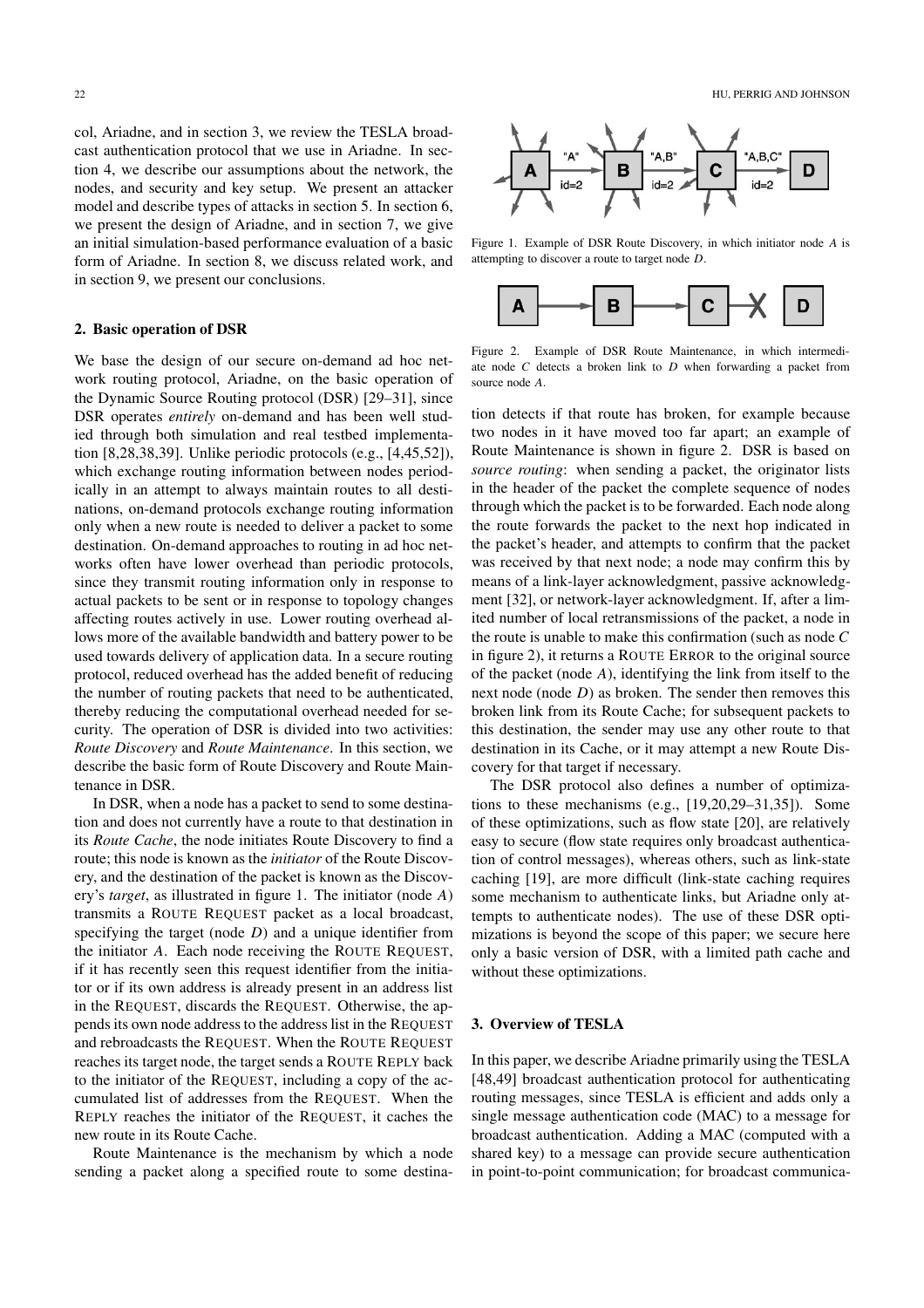tion, however, multiple receivers need to know the MAC key for verification, which would also allow any receiver to forge packets and impersonate the sender. Secure broadcast authentication thus requires an asymmetric primitive, such that the sender can generate valid authentication information, but the receivers can only verify the authentication information. TESLA differs from traditional asymmetric protocols such as RSA [55] in that TESLA achieves this asymmetry from clock synchronization and delayed key disclosure, rather than from computationally expensive one-way trapdoor functions.

To use TESLA for authentication, each sender chooses a random initial key  $K_N$  and generates a *one-way key chain* by repeatedly computing a one-way hash function *H* on this starting value:  $K_{N-1} = H[K_N], K_{N-2} = H[K_{N-1}], \dots$  In general,  $K_i = H[K_{i+1}] = H^{N-i}[K_N]$ . To compute any previous key  $K_j$  from a key  $K_i$ ,  $j < i$ , a node uses the equation  $K_i = H^{i-j}[K_i]$ . To authenticate any received value on the one-way chain, a node applies this equation to the received value to determine if the computed value matches a previous known authentic key on the chain. Coppersmith and Jakobsson present efficient mechanisms for storing and generating values of hash chains [13].

Each sender pre-determines a schedule of the time at which it publishes (or discloses) each key of its one-way key chain, in the reverse order from generation; that is, a sender publishes its keys in the order  $K_0, K_1, \ldots, K_N$ . A simple key disclosure schedule, for example, would be to publish key *Ki* at time  $T_0+i \cdot I$ , where  $T_0$  is the time at which  $K_0$  is published, and *I* is the key publication interval.

TESLA relies on a receiver's ability to determine which keys a sender may have already published, based on loose time synchronization between nodes. Let  $\Delta$  be the maximum time synchronization error between any two nodes; the value  $\Delta$  must be known by all nodes. To send a packet, the sender uses a pessimistic upper bound  $\tau$  on the end-to-end network delay between nodes and picks a key  $K_i$  from its oneway key chain which, at the time any receiver is expected to receive the packet, the receiver will believe has not yet been published. For example, the sender could choose a key *Ki* that it will not publish until a time at least  $\tau + 2\Delta$  in the future; the value  $2\Delta$  is used here because the receiver's clock may be ahead of the sender's clock by  $\Delta$ , so at time  $t_s$  at the sender, it is  $t_s + \Delta$  at the receiver. In sending the packet, the sender adds a message authentication code (MAC), computed using key  $K_i$ , to the packet. When the packet reaches the receiver, it will be  $t_s + \tau + \Delta$ , and the receiver will discard the packet if the key *might* have been published already. Since the receiver knows the sender's clock may be faster by  $\Delta$ , the receiver will reject the packet unless it is received at least  $\Delta$ before the scheduled key release time, so the receiver must be able to verify that the key is released at time  $t_s + \tau + 2\Delta$  or later.

When a receiver receives a packet authenticated with TESLA, it first verifies the TESLA *security condition* that the key  $K_i$  used to authenticate the packet cannot yet have been published. For example, if the local packet arrival time is *t*r, and the receiver knows that the earliest time at which the sender will disclose the key  $K_i$  is  $T_0 + i \cdot I$ , the receiver needs to verify only that  $t_r \leq (T_0 + i \cdot I - \Delta)$ , implying that  $K_i$ has not yet been published. Otherwise, the sender may have already published  $K_i$  and an attacker may have forged the packet contents; the receiver thus discards the packet. However, if this check is successful, the receiver buffers the packet and waits for the sender to publish key  $K_i$ . When the receiver then receives  $K_i$ , it authenticates  $K_i$  as described above, and then authenticates stored packets that were authenticated with any key  $K_i$ , where  $j \leq i$ . TESLA remains secure even if the end-to-end delay is larger than  $\tau$ , although some receivers may be required to discard the packet.

## **4. Assumptions**

#### *4.1. Notation*

We use the following notation to describe security protocols and cryptographic operations:

- *A*, *B* are principals, such as communicating nodes.
- $K_{AB}$  and  $K_{BA}$  denote the secret MAC keys shared between *A* and *B* (one key for each direction of communication).
- MAC<sub>*K<sub>AB</sub>*  $(M)$  denotes the computation of the message au-</sub> thentication code (MAC) of message *M* with the MAC key  $K_{AB}$ , for example, using the HMAC algorithm [3].

For notational convenience we assume hash and MAC functions that take a variable number of arguments, simply concatenating them in computing the function.

## *4.2. Network assumptions*

The physical layer of a wireless network is often vulnerable to denial of service attacks such as jamming. Mechanisms such as spread spectrum [51] have been extensively studied as means of providing resistance to physical jamming, and we thus disregard such physical layer attacks here.

We assume that network links are bidirectional; that is, if a node *A* is able to receive packets transmitted directly by some node *B*, then *B* is able to receive packets transmitted directly by *A*. It is possible to use a network with unidirectional links if such links are detected and avoided; such detection may also otherwise be necessary, since many wireless Medium Access Control protocols require bidirectional links, as they make use of bidirectional exchange of several linklayer frames between a source and destination to help avoid collisions and improve reliability [6,27].

Medium Access Control protocols are also often vulnerable to attack. For example, in IEEE 802.11, an attacker can paralyze nodes in its neighborhood by sending Clear-To-Send (CTS) frames periodically, setting the "Duration" field of each frame to at least the interval between such frames. Less sophisticated Medium Access Control protocols, such as ALOHA and Slotted ALOHA [1], are not vulnerable to such attacks but have lower efficiency, and the development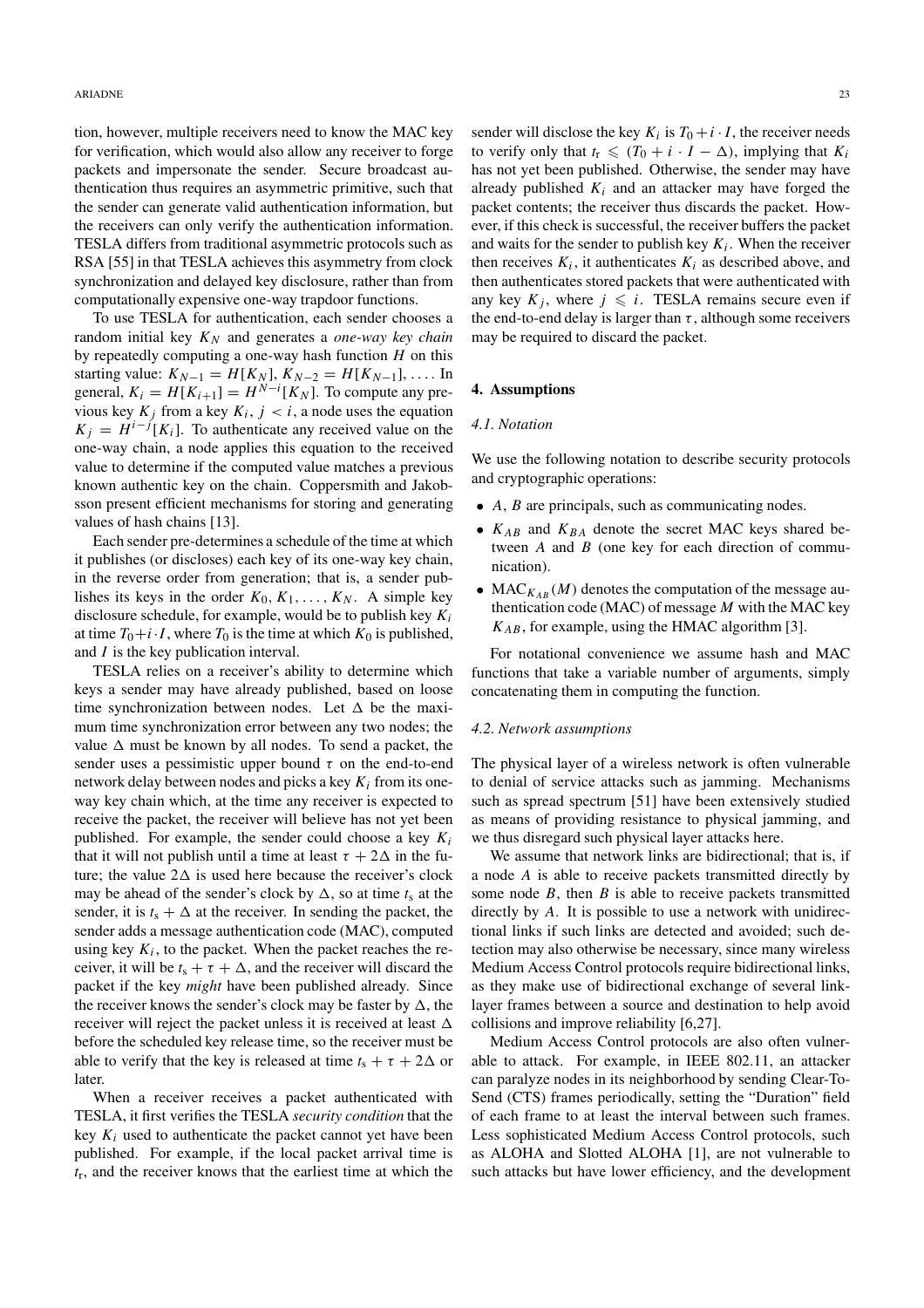of secure Medium Access Control protocols is an active area of research. In this paper, we disregard attacks on Medium Access Control protocols.

We assume that the network may drop, corrupt, reorder, or duplicate packets in transmission.

When Ariadne is used with a broadcast authentication protocol, we naturally inherit all of that protocol's assumptions. For example, when TESLA is used, each node in the network must be able to estimate the end-to-end transmission time to any other node in the network; TESLA permits this value to be chosen adaptively and pessimistically. When this time is chosen to be too large, authentication delay increases, reducing protocol responsiveness; when it is chosen to be too small, authentic packets may be rejected, but security is not compromised.

## *4.3. Node assumptions*

The resources of different ad hoc network nodes may vary greatly, from nodes with very little computational resources, to resource-rich nodes equivalent in functionality to highperformance workstations. To make our results as general as possible, we have designed Ariadne to support nodes with few resources, such as Palm PDAs or RIM pagers.

Most previous work on secure ad hoc network routing relies on *asymmetric* cryptography such as digital signatures [64,66]. However, computing such signatures on resourceconstrained nodes is expensive, and we assume that nodes in the ad hoc network may be so constrained. For example, Brown et al. analyze the computation time of digital signature algorithms on various platforms [9]; on a Palm Pilot PDA (16 MHz Motorola 68000 "Dragonball" processor) or RIM pager (10 MHz custom Intel 386 processor), a 512-bit RSA [55] signature generation takes 2.4–5.8 seconds, and signature verification takes 0.1–0.6 seconds, depending on the public exponent.

When Ariadne is used with TESLA for broadcast authentication, we assume that all nodes have loosely synchronized clocks, such that the difference between any two nodes' clocks does not exceed  $\Delta$ ; the value of  $\Delta$  must be known by all nodes in the network. Accurate time synchronization can be maintained, for example, with off-theshelf hardware based on GPS [12,61], although the time synchronization signal itself may be subject to attack [15]. We assume that nodes compensate clock drift with periodic re-synchronization. Microcomputer-compensated crystal oscillators [5] can provide sub-second accuracy for several months; if normal crystal oscillators are used, the value of  $\Delta$  can be chosen to be as large as necessary, though a corresponding reduction in protocol responsiveness will result.

We do *not* assume trusted hardware such as tamperproof modules. Secure routing with trusted hardware is much simpler, since node compromise is assumed to be impossible (section 6.1).

# *4.4. Security assumptions and key setup*

The security of Ariadne relies on the secrecy and authenticity of keys stored in nodes. Ariadne relies on the following keys to be set up, depending on which authentication mechanism is used:

- If *pairwise shared secret keys* are used, we assume a mechanism to set up the necessary  $n(n + 1)/2$  keys, if *n* is the number of nodes in the network.
- If *TESLA* is used, we assume a mechanism to set up shared secret keys between pairs of nodes that communicate, and to distribute one authentic public TESLA key for each node.
- If *digital signatures* are used, we assume a mechanism to distribute one authentic public key for each node.

To set up shared secret keys, we can use a variety of mechanisms. For example, a key distribution center may be used, which shares a secret key with each node and sets up shared secret keys with communicating nodes, such as in Kerberos [36] or SPINS [50]; shared secret keys can be bootstrapped from a Public Key Infrastructure (PKI) using protocols such as TLS [14]; or shared secret keys can be pre-loaded at initialization, possibly through physical contact [60]. Menezes et al. discuss several key setup protocols [42].

To set up authentic public keys, we can either embed all public keys at initialization in each node, or assume a PKI and embed the trusted Certification Authority's public key in each node and then use that key to authenticate the public keys of other nodes. Another approach proposed by Hubaux et al. [26] bootstraps trust relationships based on PGP-like certificates.

Ariadne also requires that each node have an authentic element from the Route Discovery chain (section 6.5) of every node initiating Route Discoveries. These keys can be set up in the same way as a public key.

Key setup is an expensive operation. Setting up shared secret keys requires authenticity and confidentiality, whereas setting up public keys only requires authenticity. Furthermore, fewer public keys are generally needed, because in a network with *n* nodes, only *n* public keys are needed and can potentially be broadcast, whereas  $n(n+1)/2$  secret keys need to be set up in the case of pairwise shared secret keys. In section 4.5, we describe a mechanism to set up these keys without relying on Ariadne, thus avoiding the circular dependency between key setup and the routing protocol.

## *4.5. Establishing authenticated keys using a trusted KDC*

Although Ariadne does not require a trusted Key Distribution Center (KDC) node in the ad hoc network, some ad hoc networks may contain a KDC as a mechanism for authenticated key setup between pairs of nodes as need, as mentioned in section 4.4. A challenge to this type of key setup is the need for routing to be established before conventional KDC protocols can be used. We describe here how this type of key setup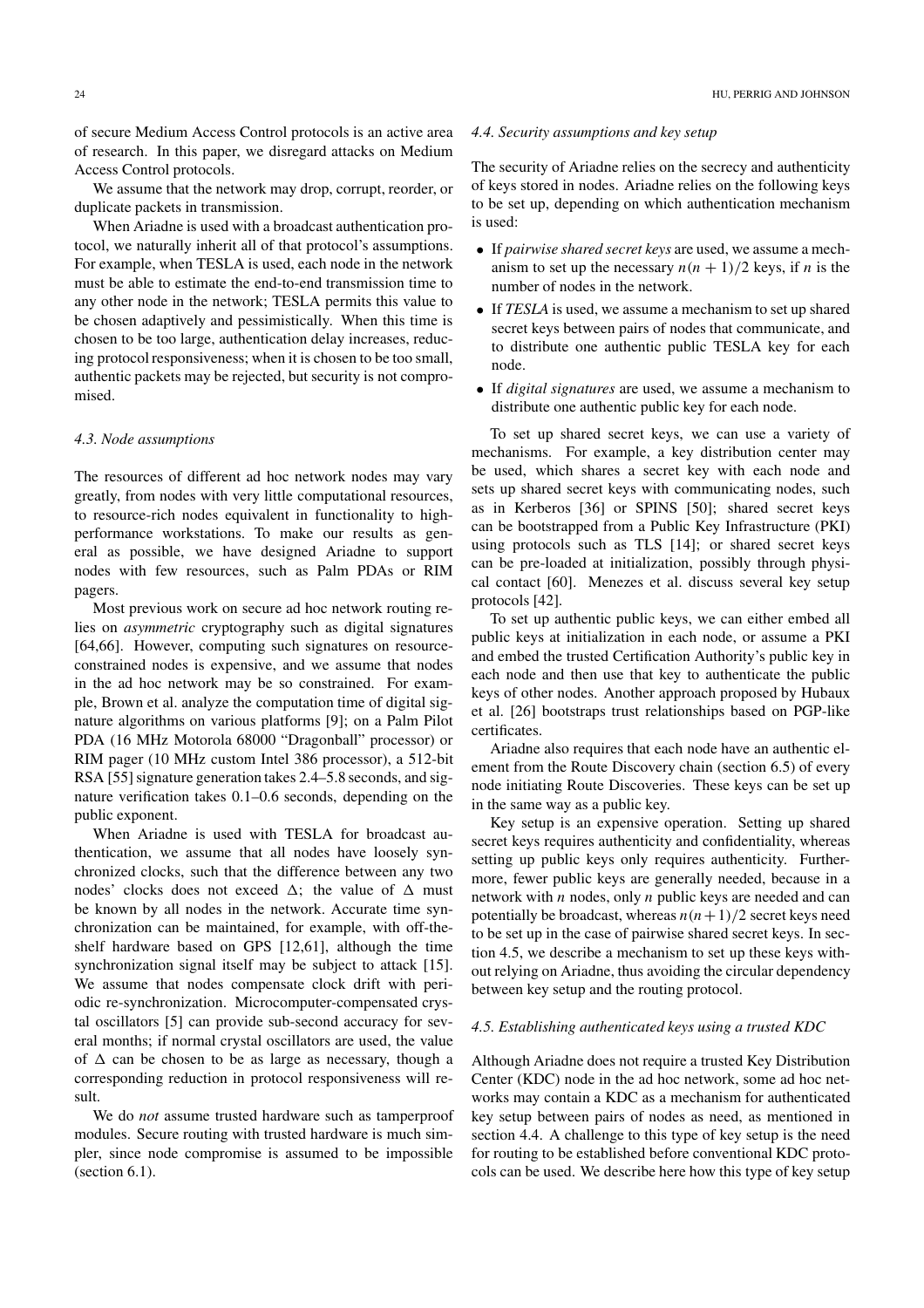can be done, if desired, with no established routing within Ariadne.

As described in section 4.1, we assume that each node *A* shares secret MAC keys  $K_{AT}$  and  $K_{TA}$  between itself and the trusted KDC *T* for use with a message authentication code (MAC) algorithm such as HMAC [3] (one key for each direction of communication). For use with this method of establishing authenticated keys using a trusted KDC, we further assume that each node *A* similarly shares secret encryption keys  $K'_{AT}$  and  $K'_{TA}$  between itself and the KDC *T*. These shared keys  $K_{AT}$ ,  $K'_{AT}$ ,  $K_{TA}$ , and  $K'_{TA}$  for node *A* could, for example, all be derived by *A* and the KDC *T* using a single shared a master secret key  $\mathcal{X}_{AT} = \mathcal{X}_{TA}$  (no direction information is associated with this key) using a Pseudo-Random Function (PRF) [16]: if *F* is a PRF, then let  $K_{AT} = F_{\mathcal{X}_{AT}}(1)$ ,  $K'_{AT} = F_{\mathcal{X}_{AT}}(2)$ ,  $K_{TA} = F_{\mathcal{X}_{AT}}(3)$ , and  $K'_{TA} = F_{\mathcal{X}_{AT}}(4)$ .

We also assume here that each node can obtain an authentic TESLA key of the KDC; that the KDC has an authentic TESLA key for each other node; and if MW-Chains [24] are used to thwart ROUTE REQUEST floods as described in section 6.3, that each node can obtain an authentic MW-Chain head for the KDC.

To bootstrap authenticated keys between pairs of nodes, the KDC node initiates a Route Discovery with a special, reserved address (not the address of any actual node) as the target of the Discovery. The Route Discovery is processed by each node as in Ariadne, except that each node receiving this special REQUEST for the first time also returns a ROUTE RE-PLY. The KDC can then use each returned route to send authenticated keys to each node in the network. Alternatively, this special Route Discovery procedure can be repeated periodically; when a node needs a shared key with some other node, it waits until the next such special Discovery is initiated by the KDC node, and at that time includes as part of its ROUTE REPLY to the KDC the list of nodes for which it needs authenticated keys.

## **5. Ad hoc network routing security**

In this section, we define a taxonomy of types of attackers and discuss specific attacks against ad hoc network routing. This approach allows us to categorize the security of an ad hoc network routing protocol based on the strongest attacker it withstands.

#### *5.1. Attacker model*

We consider two main attacker classes, *passive* and *active*. The passive attacker does not send messages; it only eavesdrops on the network. Passive attackers are mainly threats against the privacy or anonymity of communication, rather than against the functioning of the network or its routing protocol, and thus we do not discuss them further here.

An active attacker injects packets into the network and generally also eavesdrops. We characterize the attacker based on the number of nodes it owns in the network, and based on

the number of those that are good nodes it has compromised. We assume that the attacker owns all the cryptographic key information of compromised nodes and distributes it among all its nodes. We denote such an attacker Active-*n*-*m*, where *n* is the number of nodes it has compromised and *m* is the number of nodes it owns. We propose the following attacker hierarchy (with increasing strength) to measure routing protocol security: Active-0-1 (the attacker owns one node), Active-0-*x* (the attacker owns *x* nodes), Active-1-*x* (the attacker owns one compromised node and distributes the cryptographic keys to its  $x - 1$  other nodes), and Active-*y*-*x*. In addition, we call an attacker that has compromised nodes an Active-VC attacker if it owns all nodes on a vertex cut through the network that partitions the good nodes into multiple sets, forcing good nodes in different partitions to communicate only through an attacker node. This attacker is particularly powerful, as it controls all traffic between nodes of the disjoint partitions.

Our protocol does not require a trusted Key Distribution Center (KDC) in the network, but some ad hoc networks may use one for key setup, as mentioned in section 4.4. We do not consider the case in which an attacker compromises the KDC, since the KDC is a central trust entity, and a compromised KDC compromises the entire network.

#### *5.2. General attacks on ad hoc network routing protocols*

Attacks on ad hoc network routing protocols generally fall into one of two categories: *routing disruption* attacks and *resource consumption* attacks. In a routing disruption attack, the attacker attempts to cause legitimate data packets to be routed in dysfunctional ways. In a resource consumption attack, the attacker injects packets into the network in an attempt to consume valuable network resources such as bandwidth, or to consume node resources such as memory (storage) or computation power. From an application-layer perspective, both attacks are instances of a Denial-of-Service (DoS) attack.

An example of a routing disruption attack is for an attacker to send forged routing packets to create a *routing loop*, causing packets to traverse nodes in a cycle without reaching their destinations, consuming energy and available bandwidth. An attacker may similarly create a routing *black hole*, in which all packets are dropped: by sending forged routing packets, the attacker could cause all packets for some destination to be routed to itself and could then discard them, or the attacker could cause the route at all nodes in an area of the network to point "into" that area when in fact the destination is outside the area. As a special case of a black hole, an attacker could create a *gray hole*, in which it selectively drops some packets but not others, for example, forwarding routing packets but not data packets. An attacker may also attempt to cause a node to use *detours* (suboptimal routes) or may attempt to *partition* the network by injecting forged routing packets to prevent one set of nodes from reaching another. An attacker may attempt to make a route through itself appear longer by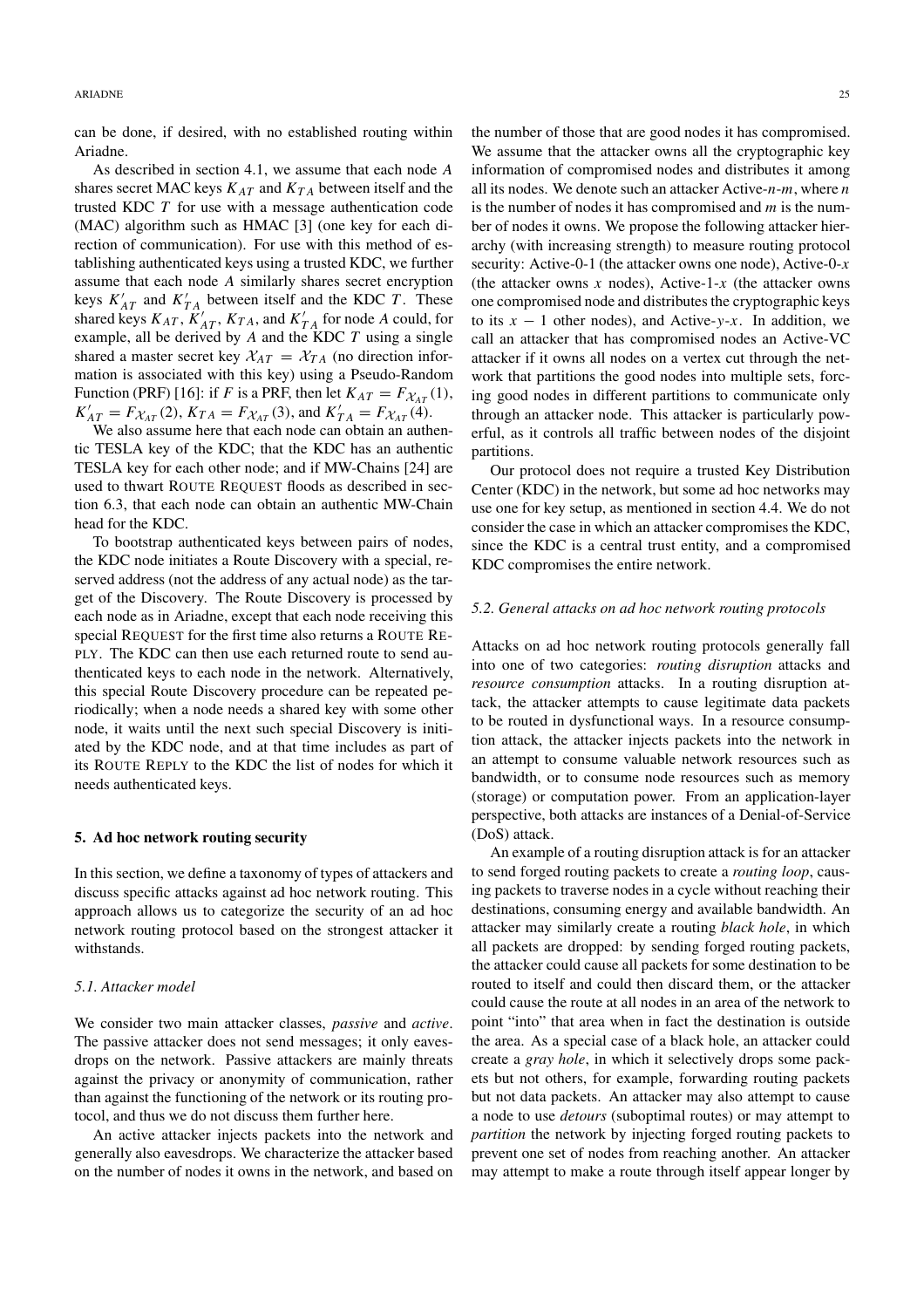adding virtual nodes to the route; we call this attack *gratuitous detour*, as a shorter route exists and would otherwise have been used. In ad hoc network routing protocols that attempt to keep track of perceived malicious nodes in a "blacklist" at each node, such as is done in watchdog and pathrater [40], an attacker may malign a good node, causing other good nodes to add that node to their blacklists, thus avoiding that node in routes.

A more subtle type of routing disruption attack is the creation of a *wormhole* in the network [25], using a pair of attacker nodes *A* and *B* linked via a private network connection. Every packet (or selected packets) that *A* receives from the ad hoc network, *A* forwards through the wormhole to *B*, to then be rebroadcast by *B*; similarly, *B* may send all packets to *A*. Such an attack potentially disrupts routing by short circuiting the normal flow of routing packets, and the attackers may also create a virtual vertex cut that they control.

The *rushing* attack is a malicious attack that is targeted against on-demand routing protocols that find routes through a Route Discovery protocol and use duplicate suppression of the ROUTE REQUEST messages in that protocol at each node [23]. An attacker disseminates ROUTE REQUESTs quickly throughout the network, suppressing any later legitimate ROUTE REQUESTs when nodes drop them due to the duplicate suppression.

An example of a resource consumption attack is for an attacker to *inject extra data packets* into the network, which will consume bandwidth resources when forwarded, especially over detours or routing loops. Similarly, an attacker can *inject extra control packets* into the network, which may consume even more bandwidth or computational resources as other nodes process and forward such packets. With either of these attacks, an Active-VC attacker can try to extract maximum resources from the nodes on both sides of the vertex cut; for example, it might forward only routing packets and not data packets, such that the nodes waste energy forwarding packets to the vertex cut, only to have them dropped.

If a routing protocol can prevent an attacker from inserting routing loops, and if a maximum route length can be enforced, then an attacker that can inject extra data packets has limited attack power. In particular, if routes are limited to *ν* hops, then each data packet transmitted by the attacker causes only at most a fixed number of additional transmissions; more generally, if at most one control packet can be sent in response to each data packet (e.g., a ROUTE ERROR), and that control packet is limited to *ν* hops, then an individual data packet can cause only 2*ν* individual transmissions. We consider an attack a DoS attack only if the ratio between the total work performed by nodes in the network and the work performed by the attacker is on the order of the number of nodes in the network. An example of a DoS attack is for the attacker to send a single packet that results in a packet flood throughout the network.

## **6. Ariadne**

## *6.1. Design goals*

We aim for resilience against Active-1-*x* and Active-*y*-*x* attackers. Ideally, the probability that the routing protocol delivers messages degrades gracefully when nodes fail or are compromised. Our goal is to design simple and efficient mechanisms achieving high attack robustness. These mechanisms should be sufficiently general to allow application to a wide range of routing protocols.

Defending against an Active-0-*x* attacker is relatively easy. A network-wide shared secret key limits the attacker to replaying messages. Thus the main attacks remaining are the wormhole and rushing attacks (section 5.2). *Packet leashes* [25] can prevent both attacks because they prevent an Active-0-*x* attacker from retransmitting packets. These approaches also trivially secure a network routing protocol that uses tamperproof hardware, since the strongest attacker in such an environment is an Active-0-*x* attacker, assuming all routing and security functionality (including packet leashes) is implemented in the secure hardware.

Most routing disruption attacks we present in section 5.2 are caused by malicious injection or altering of routing data. To prevent these attacks, each node that interprets routing information must verify the origin and integrity of that data; that is, it must authenticate the data. Ideally, the initiator of the Route Discovery can verify the origin of each individual data field in the ROUTE REPLY.

We need an authentication mechanism with low computation and communication overhead. An inefficient authentication mechanism could be exploited by an attacker to perform a Denial-of-Service (DoS) attack by flooding nodes with malicious messages, overwhelming them with the cost of verifying authentication. Thus, for point-to-point authentication of a message, we use a message authentication code (MAC) (e.g., HMAC [3]) and a shared key between the two parties. However, setting up the shared keys between the initiator and all the nodes on the path to the target may be expensive. We thus also propose using the TESLA broadcast authentication protocol (section 3) for authentication of nodes on the routing path. However, we also discuss MAC authentication with pairwise shared keys, for networks capable of inexpensive key setup, and we discuss digital signatures for authentication, for networks with extremely powerful nodes.

As a general design principle, a node trusts only itself for acquiring information about which nodes in the network are malicious. This approach helps avoid blackmail attacks, where an attacker constructs information to make a legitimate node appear malicious. In our design, we assume that a sender trusts the destination with which it communicates, for authenticating nodes on the path between them. This assumption is straightforward, as the destination node can control all communication with the sender anyway. However, the destination node can potentially blackmail nodes on the path to the sender. The sender thus needs to keep a separate blacklist for each destination.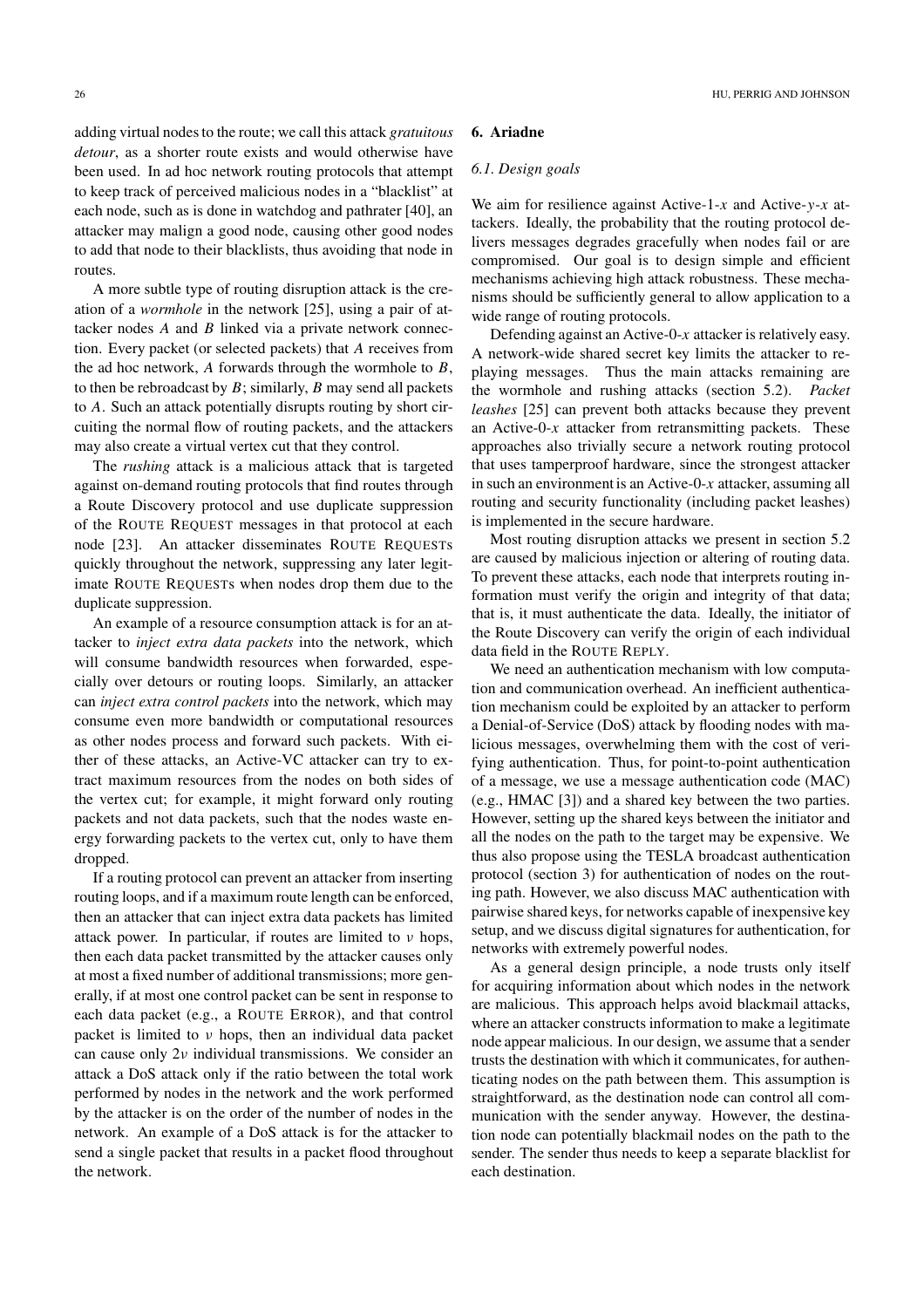#### ARIADNE 27

In general, ad hoc network routing protocols do not need *secrecy* or *confidentiality*. These properties are required to achieve privacy or anonymity for the sender of messages. Even in the Internet, it is challenging to achieve sender anonymity, and this area is still the subject of active research.

Our protocol does not prevent an attacker from injecting data packets. As we described in section 5.2, injecting a packet results in a DoS attack only if it floods the network. Since data packets cannot flood the network, we do not explicitly protect against packet injection. However, malicious ROUTE REQUEST messages that flood the network do classify as a DoS attack, and we thus prevent this attack with a separate mechanism that we describe in section 6.5.

#### *6.2. Basic Ariadne Route Discovery*

In this section, we describe the basic operation of Route Discovery in Ariadne. We first overview the features of the protocol in three stages: we present a mechanism that enables the target of a Route Discovery to verify the authenticity of the ROUTE REQUEST; we then present three alternative mechanisms for authenticating data in ROUTE REQUESTs and ROUTE REPLYs; and we present an efficient per-hop hashing technique to verify that no node is missing from the node list in the REQUEST. After this overview, we present in detail the operation of Route Discovery in Ariadne when TESLA is used as the authentication mechanism. In the following discussion, we assume that some initiator node *S* performs a Route Discovery for a target node *D*, and that they share the secret keys  $K_{SD}$  and  $K_{DS}$ , respectively, for message authentication in each direction.

*Target authenticates* ROUTE REQUEST*s.* To convince the target of the legitimacy of each field in a ROUTE RE-QUEST, the initiator simply includes in the REQUEST a MAC computed with key  $K_{SD}$  over unique data, for example a timestamp. The target can easily verify the authenticity and freshness of the ROUTE REQUEST using the shared key  $K_{SD}$ .

*Three techniques for route data authentication.* In a Route Discovery, the initiator wants to authenticate each individual node in the node list of the ROUTE REPLY. A secondary requirement is that the target can authenticate each node in the node list of the ROUTE REQUEST, so that it will return a ROUTE REPLY only along paths that contain only legitimate nodes. In this section, we present three alternative techniques to achieve node list authentication: the TESLA protocol, digital signatures, and standard MACs.

When Ariadne Route Discovery is used with *TESLA*, each hop authenticates the new information in the REQUEST. The target buffers and does not send the REPLY until intermediate nodes can release the corresponding TESLA keys. The TESLA security condition is verified at the target, and the target includes a MAC in the REPLY to certify that the security condition was met. TESLA requires each packet sender to choose a a pessimistic upper bound  $\tau$  on the end-to-end network delay between nodes for sending this packet, in order to select the TESLA key it will use to authenticate it. Choices of *τ* do not affect the security of the protocol, although values that are too small may cause the Route Discovery to fail. Ariadne can choose *τ* adaptively, by increasing *τ* when a Discovery fails. In addition, the target of the Discovery could provide feedback in the ROUTE REPLY when *τ* was chosen too large.

If Ariadne Route Discovery is used with *digital signatures*, instead, the authentication differs in that no Route Discovery chain element is required (section 6.5). In addition, the MAC list in the ROUTE REQUEST (described below) becomes a signature list, where the data used to compute the MAC is instead used to compute a signature. Rather than computing the target MAC using a Message Authentication Code, a signature is used. Finally, no key list (also described below) is required in the REPLY.

Ariadne Route Discovery using MACs is the most efficient of the three alternative authentication mechanisms, but it requires pairwise shared keys between all nodes. When Ariadne is used in this way, the MAC list in the ROUTE REQUEST is computed using a key shared between the target and the current node, rather than using the TESLA key of the current node. The MACs are verified at the target and are not returned in the ROUTE REPLY. As a result, the target MAC is not computed over the MAC list in the REQUEST. In addition, no key list is required in the REPLY.

*Per-hop hashing.* Authentication of data in routing messages is not sufficient, as an attacker could remove a node from the node list in a ROUTE REQUEST. We use one-way hash functions to verify that no hop was omitted, and we call this approach *per-hop hashing*. To change or remove a previous hop, an attacker must either hear a ROUTE REQUEST without that node listed, or it must be able to invert the oneway hash function.

*Ariadne Route Discovery with TESLA.* We now describe in detail the version of Ariadne Route Discovery using TESLA broadcast authentication. We assume that every end-to-end communicating source–destination pair of nodes *A* and *B* share the MAC keys  $K_{AB}$  and  $K_{BA}$ . We also assume that every node has a TESLA one-way key chain, and that all nodes know an authentic key of the TESLA one-way key chain of each other node (for authentication of subsequent keys, as described in section 3). Route Discovery has two stages: the initiator floods the network with a ROUTE RE-QUEST, and the target returns a ROUTE REPLY. To secure the ROUTE REQUEST packet, Ariadne provides the following properties: (1) the target node can authenticate the initiator (using a MAC with a key shared between the initiator and the target); (2) the initiator can authenticate each entry of the path in the ROUTE REPLY (each intermediate node appends a MAC with its TESLA key); and (3) no intermediate node can remove a previous node in the node list in the REQUEST or REPLY (a one-way function prevents a compromised node from removing a node from the node list).

A ROUTE REQUEST packet in Ariadne contains eight fields: ROUTE REQUEST*,initiator,target,id,time interval,*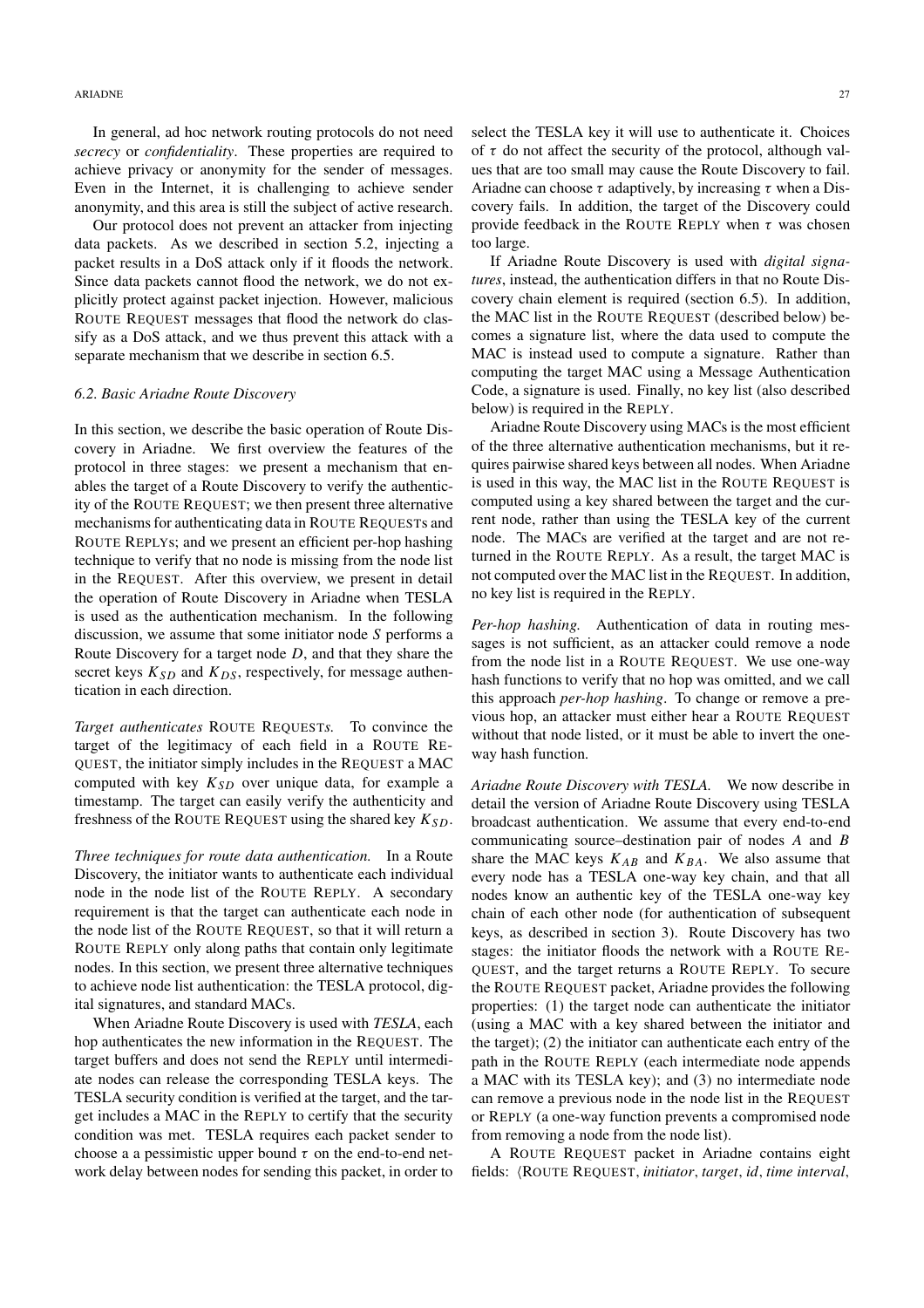*S*:  $h_0 = \text{MAC}_{K_{SD}}(\text{REQUEST}, S, D, id, ti)$ <br>  $S \rightarrow *$ :  $\langle \text{REQUEST}, S, D, id, ti, h_0, (), () \rangle$ *S*  $\rightarrow$  \*: (REQUEST, *S*, *D*, *id*, *ti*, *h*<sub>0</sub>, (), ())<br>*A*:  $h_1 = H[A, h_0]$  $h_1 = H[A, h_0]$  $M_A = \text{MAC}_{K_{A_t}}(\text{REQUEST}, S, D, id, ti, h_1, (A),$  ()) *A* → ∗: (REQUEST, *S*, *D*, *id*, *ti*,  $h_1$ ,  $(\underline{A})$ ,  $(\underline{M}_A)$ )<br>*B*:  $h_2 = H[B, h_1]$  $h_2 = H[B, h_1]$  $M_B = \text{MAC}_{K_{B_i}}(\text{REQUEST}, S, D, id, ti, h_2, (A, B), (M_A))$ *B*  $\rightarrow$  \*: (REQUEST, *S*, *D*, *id*, *ti*, *h***<sub>2</sub>**</sub>, (*A*, *B*), (*M<sub>A</sub>*, *M<sub>B</sub>*))<br>*C*:  $h_3 = H[C, h_3]$  $h_3 = H[C, h_2]$  $M_C = \text{MAC}_{K_{C_{ti}}}(\text{REQUEST}, S, D, id, ti, h_3, (A, B, C), (M_A, M_B))$ *C* → ∗:  $\langle \text{REQUEST}, S, D, id, ti, h_3, (A, B, C), (M_A, M_B, M_C) \rangle$ <br>*D:*  $M_D = \text{MAC}_{K_{DS}}(\text{REPLY}, D, S, ti, (A, B, C), (M_A, M_B, M_C) \rangle$ *D*:  $M_D = \text{MAC}_{K_{DS}}(\text{REPLY}, D, S, t_i, (A, B, C), (M_A, M_B, M_C))$ <br>  $D \rightarrow C$ :  $\langle \text{REPLY}, D, S, t_i, (A, B, C), (M_A, M_B, M_C), M_D, () \rangle$  $D \to C$ :  $\langle \text{REPLY}, D, S, t_i, (A, B, C), (M_A, M_B, M_C), \underline{M_D}, 0 \rangle$ <br> $C \to B$ :  $\langle \text{REPLY}, D, S, t_i, (A, B, C), (M_A, M_B, M_C), \overline{M_D}, (K_A, M_B, M_C) \rangle$  $C \rightarrow B$ :  $\langle \text{REPLY}, D, S, t_i, (A, B, C), (M_A, M_B, M_C), M_D, (K_{C_i}) \rangle$ <br>  $B \rightarrow A$ :  $\langle \text{REPLY}, D, S, t_i, (A, B, C), (M_A, M_B, M_C), M_D, (K_{C_i}, A) \rangle$  $\langle$ **REPLY**, D, S, ti,  $(A, B, C), (M_A, M_B, M_C), M_D, (\overline{K_{C_{ti}}}, K_{B_{ti}}) \rangle$  $A \rightarrow S$ :  $\langle \text{REPLY}, D, S, t_i, (A, B, C), (M_A, M_B, M_C), M_D, (K_{C_{ti}}, \overline{K_{B_{ti}}}, K_{A_{ti}}) \rangle$ 

Figure 3. Route Discovery example in Ariadne. The initiator node *S* is attempting to discover a route to the target node *D*. The bold underlined font indicates changed message fields, relative to the previous message of that type.

*hash chain, node list, MAC list*. The *initiator* and *target* are set to the address of the initiator and target nodes, respectively. As in DSR, the initiator sets the *id* to an identifier that it has not recently used in initiating a Route Discovery. The *time interval* is the TESLA time interval at the pessimistic expected arrival time of the REQUEST at the target, accounting for clock skew; specifically, given  $\tau$ , a pessimistic transit time, the time interval could be set to any time interval for which the key is not released within the next  $\tau + 2\Delta$  time. The initiator of the REQUEST then initializes the *hash chain* to MAC*KSD (initiator,target,id,time interval)* and the *node list* and *MAC list* to empty lists.

When any node *A* receives a ROUTE REQUEST for which it is not the target, the node checks its local table of *initiator,id* values from recent REQUESTs it has received, to determine if it has already seen a REQUEST from this same Route Discovery. If it has, the node discards the packet, as in DSR. The node also checks whether the *time interval* in the REQUEST is valid: that time interval must not be too far in the future, and the key corresponding to it must not have been disclosed yet. If the time interval is not valid, the node discards the packet. Otherwise, the node modifies the REQUEST by appending its own address, *A*, to the *node list* in the REQUEST, replacing the *hash chain* field with *H*[*A, hash chain*], and appending a MAC of the entire REQUEST to the *MAC list*. The node uses the TESLA key  $K_{A_i}$  to compute the MAC, where *i* is the index for the time interval specified in the REQUEST. Finally, the node rebroadcasts the modified REQUEST, as in **DSR**.

When the target node receives the ROUTE REQUEST, it checks the validity of the REQUEST by determining that the keys from the time interval specified have not been disclosed yet, and that the *hash chain* field is equal to

$$
H[\eta_n, H[\eta_{n-1}, H[\dots, H[\eta_1, \text{MAC}_{K_{SD}}(initiator, target, id, time interval)]\dots]]],
$$

where  $\eta_i$  is the node address at position *i* of the *node list* in the REQUEST, and where  $n$  is the number of nodes in the *node list*. If the target node determines that the REQUEST is valid, it returns a ROUTE REPLY to the initiator, containing eight fields: ROUTE REPLY*,target,initiator,time interval, node list, MAC list,target MAC, key list*. The *target*, *initiator*, *time interval*, *node list*, and *MAC list* fields are set to the corresponding values from the ROUTE REQUEST, the *target MAC* is set to a MAC computed on the preceding fields in the REPLY with the key  $K_{DS}$ , and the *key list* is initialized to the empty list. The ROUTE REPLY is then returned to the initiator of the REQUEST along the source route obtained by reversing the sequence of hops in the *node list* of the REQUEST.

A node forwarding a ROUTE REPLY waits until it is able to disclose its key from the time interval specified; it then appends its key from that time interval to the *key list* field in the REPLY and forwards the packet according to the source route indicated in the packet. Waiting delays the return of the ROUTE REPLY but does not consume extra computational power.

When the initiator receives a ROUTE REPLY, it verifies that each key in the key list is valid, that the *target MAC* is valid, and that each MAC in the *MAC list* is valid. If all of these tests succeed, the node accepts the ROUTE REPLY; otherwise, it discards it. Figure 3 shows an example of Route Discovery in Ariadne.

## *6.3. Basic Ariadne Route Maintenance*

Route Maintenance in Ariadne is based on DSR as described in section 2. A node forwarding a packet to the next hop along the source route returns a ROUTE ERROR to the original sender of the packet if it is unable to deliver the packet to the next hop after a limited number of retransmission attempts. In this section, we discuss mechanisms for securing ROUTE ERRORs, but we do not consider the case of attackers not sending ERRORs (section 6.4).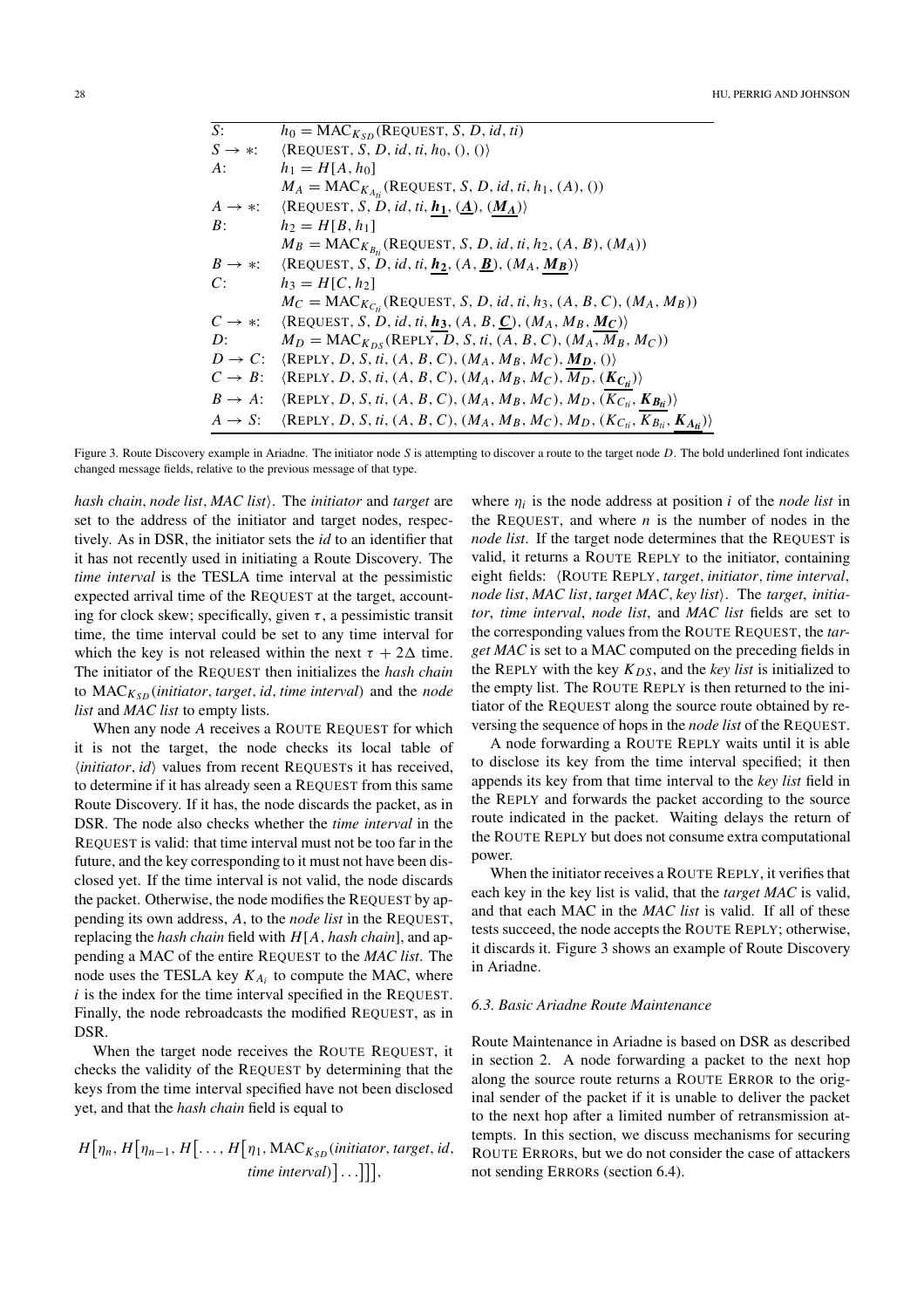#### ARIADNE 29

To prevent unauthorized nodes from sending ERRORs, we require that an ERROR be authenticated by the sender. Each node on the return path to the source forwards the ERROR. If the authentication is delayed, for example, when TESLA is used, each node that will be able to authenticate the ERROR buffers it until it can be authenticated.

When using broadcast authentication, such as TESLA, a ROUTE ERROR packet in Ariadne contains six fields: ROUTE ERROR*, sending address, receiving address, time interval, error MAC,recent TESLA key*. The *sending address* is set to the address of the intermediate node encountering the error, and the *receiving address* is set to the intended next hop destination of the packet it was attempting to forward. For example, if node *B* is attempting to forward a packet to the next hop node *C*, if *B* is unable to deliver the packet to *C*, node *B* sends a ROUTE ERROR to the original sender of the packet; the the *sending address* in this example is set to *B*, and the *receiving address* is set to *C*. The *time interval* in the ROUTE ERROR is set to the TESLA time interval at the pessimistic expected arrival time of the ERROR at the destination, and the *error MAC* field is set to the MAC of the preceding fields of the ROUTE ERROR, computed using the sender of the ROUTE ERROR's TESLA key for the time interval specified in the ERROR. The *recent TESLA key* field in the ROUTE ERROR is set to the most recent TESLA key that can be disclosed for the sender of the ERROR. We use TESLA for authenticating ROUTE ERRORs so that forwarding nodes can also authenticate and process the ROUTE ERROR.

When sending a ROUTE ERROR, the destination of the packet is set to the source address of the original packet triggering the ERROR, and the ROUTE ERROR is forwarded toward this node in the same way as a normal data packet; the source route used in sending the ROUTE ERROR packet is obtained by reversing the source route from the header of the packet triggering the ERROR. Each node that is either the destination of the ERROR or forwards the ERROR searches its Route Cache for all routes it has stored that use the *sending address,receiving address* link indicated by the ERROR. If the node has no such routes in its Cache, it does not process the ROUTE ERROR further (other than forwarding the packet, if it is not the destination of the ERROR). Otherwise, the node checks whether the *time interval* in the ERROR is valid: that time interval must not be too far into the future, and the key corresponding to it must not have been disclosed yet; if the time interval is not valid, the node similarly does not process the ROUTE ERROR further.

If all of the tests above for the ROUTE ERROR succeed, the node checks the authentication on the ERROR, based on the sending node's TESLA key for the time interval indicated in the ERROR. To do so, the node saves the information from the ERROR in memory until it receives a disclosed TESLA key from the sender that allows this. During this time, the node continues to use the routes in its Route Cache without modification from this ERROR. If the sender stops using that route, there will be no need to complete the authentication of the ERROR. Otherwise, each subsequent packet sent along this route by this node will trigger an additional ROUTE ERROR,

and once the TESLA time interval used in the first ERROR ends, the *recent TESLA key* field in the next ERROR returned will allow authentication of this first ERROR; alternatively, the node could also explicitly request the needed TESLA key from the sender once the interval ends. Once the ROUTE ER-ROR has been authenticated, the node removes from its Route Cache all routes using the indicated link, and also discards any saved information for other ERRORs for which, as a result of removing these routes, it then has no corresponding routes in its Route Cache.

To handle the possible memory consumption attack of needing to save information from many pending ROUTE ER-RORs, the following technique is quite effective: each node keeps in memory a table containing the information from each ROUTE ERROR awaiting authentication. We manage this table such that the probability that the information from an ER-ROR is in the table is independent of the time that this node received that ROUTE ERROR.

When the wireless link capacity is finite, an attacker can inject only a finite number of ROUTE ERRORs within a TESLA time interval plus  $2\Delta + \tau$ . As a result, the probability of success for our defense against memory consumption attacks for received ROUTE ERRORs in any time interval is given by  $p_s = 1 - (y/(x + y))^N$ , where *N* is the number of ROUTE ERRORs that can be held in the node's table, *x* is the number of authentic ROUTE ERRORs received, and *y* is the number of ERRORs sent by the attacker. The maintenance of a link therefore follows a geometric distribution, and the expected number of time intervals before success is  $(1 - (y/(x + y))^{N})^{-1}$ . For example, in a network using a 1-second TESLA time interval and an 11 Mbps wireless link, if the size of a ROUTE ERROR packet is 60 bytes, then a node with a 5000-element table receiving just one authentic ROUTE ERROR per second can successfully authenticate and process one of the authentic ROUTE ERRORs within 5.1 seconds on the average, even when an attacker is otherwise flooding the node with malicious ROUTE ERRORs. This 5.1 second recovery time represents a *worst-case* scenario, and minimal node resources are consumed while the node waits to validate one of these ROUTE REQUESTs.

When digital signatures or pairwise shared keys are used, this memory consumption attack is not possible, and the authentication is more straightforward. A ROUTE ERROR need not include a *time interval* or *recent TESLA key*. Furthermore, the *error MAC* is changed to a digital signature when digital signatures are used. When pairwise shared keys are used, the *error MAC* is computed based on the key shared between the original sender of the packet and the sender of the ROUTE ERROR, rather than on the TESLA key of the sender of the ERROR.

## *6.4. Thwarting the effects of routing misbehavior*

The protocol described so far is vulnerable to an Active-1-1 attacker that happens to be along the discovered route. In particular, we have not presented a means of determining whether intermediate nodes are, in fact, forwarding packets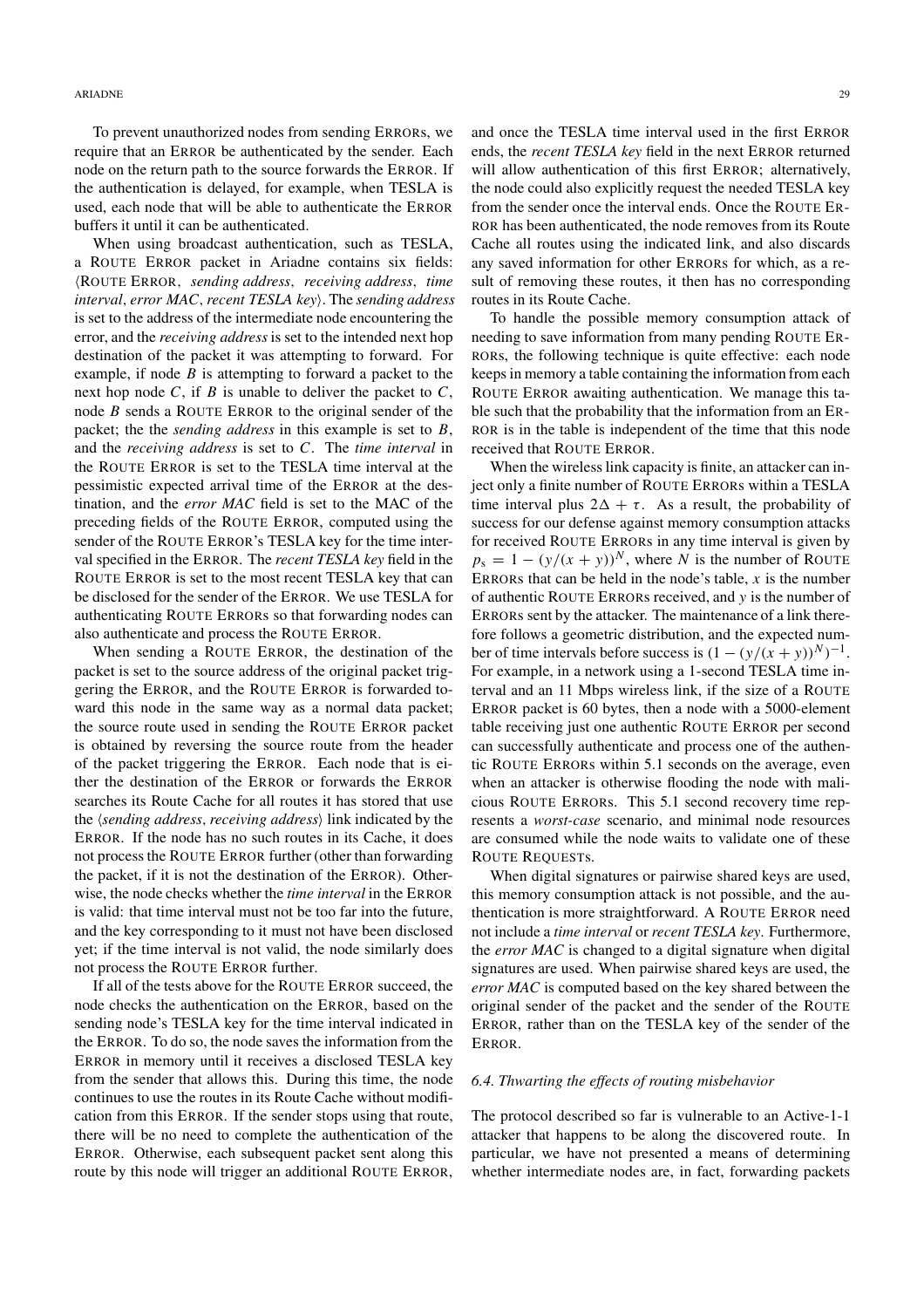that they have been requested to forward. Watchdog and pathrater [40] attempt to solve this problem by identifying the attacking nodes and avoiding them in the routes used. Instead, we choose routes based on their prior performance in packet delivery. Introducing mechanisms that penalize specific nodes for routing misbehavior (such as is done in watchdog and pathrater) is subject to a blackmail attack (section 5.1), where a sufficient number of attackers may be able to penalize a well-behaved node.

Our scheme relies on feedback about which packets were successfully delivered. The feedback can be received either through an extra end-to-end network layer message, or by exploiting properties of transport layers, such as TCP with SACK [41]; this feedback approach is somewhat similar that used in IPv6 for Neighbor Unreachability Detection [43]. Stronger properties are obtained when the routing protocol sends such feedback packets along a route equal to the reversed route of the triggering packet; otherwise, a malicious node along one route may drop the acknowledgment for a packet transmitted along a functioning route.

A node with multiple routes to a single destination can assign a fraction of packets that it originates to be sent along each route. When a substantially smaller fraction of packets sent along any particular route are successfully delivered, the node can begin sending a smaller fraction of its overall packets to that destination along that route. However, if the fraction of packets chosen to be sent along a route that appears to be misbehaving were to reach zero, a short-lived jamming attack that is now over could still prevent the future use of that route. To avoid this possible DoS attack, we choose the fraction of packets sent along such a route to be some small but nonzero amount, to allow the occasional monitoring of the route. A packet sent for this purpose can be a normal data packet, or, if all packets are secured using end-to-end encryption, a padded "probe" packet can be used.

Because DSR often returns multiple ROUTE REPLY packets in response to a Route Discovery, the presence of multiple routes to some destination in a node's Route Cache is quite common. Tsirigos and Haas [62] also discuss the use of multiple routes for increasing reliability, although they do not discuss this technique with respect to secure routing protocols.

Malicious nodes can also be avoided during Route Discovery. Each ROUTE REQUEST can include a list of nodes to avoid, and the MAC that forms the initial hash chain element  $(h<sub>0</sub>)$  is then also computed over that list of nodes. Malicious nodes cannot add or remove nodes from this list without being detected by the target. Choosing which nodes to avoid in this way is beyond the scope of this paper.

# *6.5. Thwarting malicious route request floods*

An active attacker can attempt to degrade the performance of DSR or other on-demand routing protocols by repeatedly initiating Route Discovery. In this attack, an attacker sends ROUTE REQUEST packets, which the routing protocol floods throughout the network. In basic Ariadne (sections 6.2 and 6.3), a ROUTE REQUEST is not authenticated until it reaches its target, thus allowing an Active-1-1 attacker to cause such network-wide floods. (An Active-0-1 can be thwarted by using a network-wide authentication key, as described in section 7.2.)

To protect Ariadne from a flood of ROUTE REQUEST packets, we need a mechanism that enables nodes to instantly authenticate ROUTE REQUESTs, so nodes can filter out forged or excessive REQUEST packets. We introduce *Route Discovery chains*, a mechanism for authenticating Route Discoveries, allowing each node to rate-limit Discoveries initiated by any node.

Route Discovery chains are one-way chains generated, as in TESLA (section 3), by choosing a random  $K_N$ , and repeatedly computing a one-way hash function *H* to give  $K_i = H^{N-i}[K_N]$ . These chains can be used in one of two ways. One approach is to release one key for each Route Discovery. Each ROUTE REQUEST from that Discovery would carry a key from this Route Discovery chain, and duplicates could be suppressed using this value. Because of the flooding nature of Route Discovery, a node that is not partitioned from the network will generally hear each chain element that is used, preventing an attacker from reusing that value in the future. An alternative approach, similar to TESLA, is to dictate a schedule at which Route Discovery chain elements can be used, and to use loosely synchronized clocks to prevent even partitioned nodes from propagating an old ROUTE RE-QUEST. The latter approach is computationally slightly more expensive, but it is secure against an attacker replaying an old chain element to a formerly partitioned node, causing that node to ignore REQUESTs from the spoofed source for some period of time.

Route Discovery chains can also be constructed from a chain-based one-time signature, such as the Merkle–Winternitz construction [24,56,65]. The chain can then be used to sign any set of immutable fields in the initial ROUTE REQUEST, and the signature distributed with the REQUEST. In our design, the only immutable field is the target address, since the identifier is the chain element used for the current Route Discovery, and the time interval can also be derived from that chain element. As a result, the one-time signature scheme needs to sign very few bits, and steps in the Route Discovery chain can be very inexpensive. For example, in a network with 50 nodes, it suffices to represent 49 possible targets (since the initiator is never the target). If the Merkle– Winternitz construction is used with two signature chains of length 7 and a checksum chain of length 13, each ROUTE REQUEST is just 20 bytes longer, and one step in the hash chain costs just 27 hash operations. If each node is permitted to initiate one Route Discovery per second, the amortized cost of using Merkle–Winternitz chains in this network is just 1350 hash operations per second.

## *6.6. Optimizations for Ariadne*

*Caching improvements.* When Ariadne is used with broadcast authentication such as TESLA, additional route caching is possible. In the basic Route Discovery mechanism de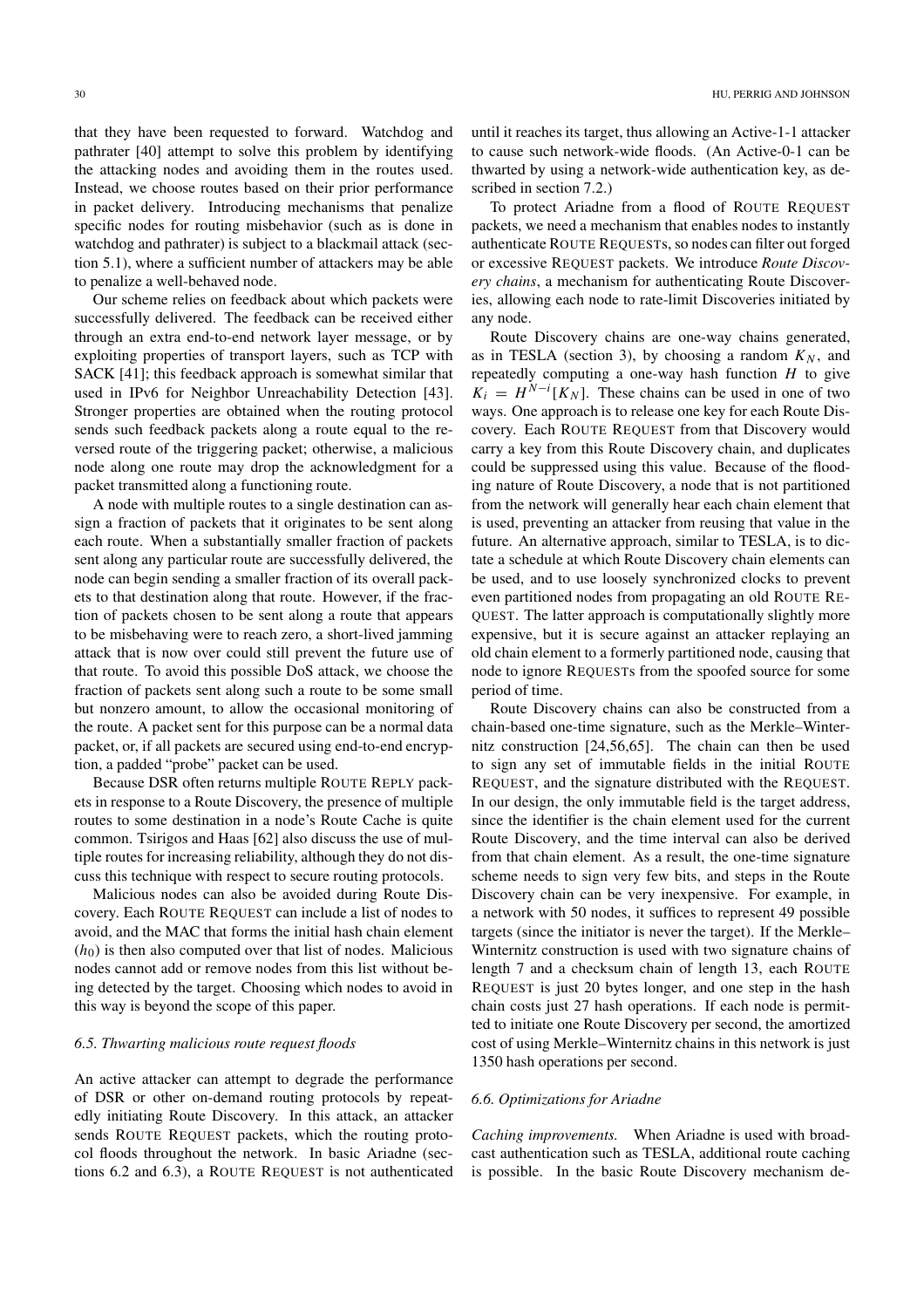scribed in section 6.2, only the initiator of the Discovery can use the route in the ROUTE REPLY, since the *target MAC* field of the REPLY can only be verified by the initiator. However, if the appropriate data is also broadcast authenticated, any node along a path returned in a REPLY can use that route to reach the target. For example, if TESLA is used as the broadcast authentication protocol, a *target authenticator* is placed the packet in addition to the *target MAC*, and is computed using a TESLA key that is not expected to be disclosed until  $\Delta$  after the last REPLY reaches the initiator (where  $\Delta$  is the maximum time difference between two nodes). That TESLA key is then disclosed, after appropriate delay, by sending it to the initiator along each path traversed by a REPLY.

*Reduced overhead.* When Ariadne is used with symmetric authentication (such as TESLA or pairwise shared keys), some fields can be calculated by the receiver rather than included in the packet [24]. In particular, the MAC list in both the ROUTE REQUEST and ROUTE REPLY can be eliminated, and  $h_i$  can be computed using

$$
\text{MAC}_{K_{A_i}}\big(\text{REQUEST}, S, D, id, ti, h_{i-1}, (A_1, \ldots, A_i)\big).
$$

The verifier (initiator with delayed broadcast authentication, and target with pairwise shared keys) can then recompute each *hi* given the disclosed (or known) symmetric keys.

## **7. Ariadne evaluation**

## *7.1. Simulation-based performance evaluation*

To evaluate the Ariadne without attackers, we used the *ns-2* simulator, with our mobility extensions [8]. The *ns-2* simulator has been used extensively in evaluating the performance of ad hoc network routing protocols. These simulations model radio propagation using the realistic *two-ray ground reflection* model [53] and account for physical phenomena such as signal strength, propagation delay, capture effect, and interference. The Medium Access Control protocol used is the IEEE 802.11 Distributed Coordination Function (DCF) [27]. The parameters used for our simulation are given in table 1.

We evaluated the version of Ariadne that uses TESLA for broadcast authentication and shared keys only between communicating pairs of nodes. We also simulate the effect of adding the Reduced Overhead optimization in Ariadne described in section 6.6; we refer to the unoptimized version of Ariadne as "Ariadne-HiOvd" and the optimized version as "Ariadne-LoOvd".

We modeled these versions of Ariadne by modifying our *ns-2* DSR model in several ways: we increased the packet sizes to reflect the additional fields necessary for authenticating the packets, and modified the handling of Route Discovery and Route Maintenance for the additional authentication processing defined in Ariadne; we adjusted retransmission timeouts for ROUTE REQUESTs to compensate for the delay necessary for the disclosure of TESLA keys; and we treated routes learned from Route Discovery in an atomic

Table 1 Parameters for Ariadne simulations.

| Scenario parameters                              |                                       |
|--------------------------------------------------|---------------------------------------|
| Number of nodes                                  | 50                                    |
| Maximum velocity $(v_{\text{max}})$              | $20 \text{ m/s}$                      |
| Dimensions of space                              | $1500 \text{ m} \times 300 \text{ m}$ |
| Nominal radio range                              | $250 \text{ m}$                       |
| Source-destination pairs                         | 20                                    |
| Source data pattern (each)                       | 4 packets/second                      |
| Application data payload size                    | 512 bytes/packet                      |
| Total application data load                      | 327 kbps                              |
| Raw physical link bandwidth                      | 2 Mbps                                |
| <b>DSR</b> parameters                            |                                       |
| Initial ROUTE REQUEST timeout                    | 2 seconds                             |
| Maximum ROUTE REQUEST timeout                    | 40 seconds                            |
| Cache size                                       | 32 routes                             |
| Cache replacement policy                         | <b>FIFO</b>                           |
| <b>TESLA</b> parameters                          |                                       |
| TESLA time interval                              | 1 second                              |
| Pessimistic end-to-end propagation time $(\tau)$ | $0.2$ seconds                         |
| Maximum time synchronization error $(\Delta)$    | $0.1$ seconds                         |
| Hash length $(\rho)$                             | 80 bits                               |
|                                                  |                                       |

fashion that did not allow the use of prefixes of routes in the Route Cache. We compare Ariadne with the current version of DSR [19], which we call simply "DSR", and with an unoptimized version of DSR, which we call "DSR-NoOpt". In DSR-NoOpt, we disabled all DSR protocol optimizations not present in Ariadne. By comparing Ariadne with this unoptimized version of DSR, we can examine the performance impact of adding security, independent of the performance impact of the DSR optimizations removed to allow the security functionality.

Each node in our simulation moves according to the *random waypoint* mobility model [30]. In the random waypoint model, each node starts at a random position, waits for a duration called the *pause time*, and then independently chooses a new random location and moves there with a velocity uniformly chosen between 0 and *v*max. When it arrives, it waits for the pause time and repeats the process. Like much previous work in evaluating ad hoc network routing protocols (e.g., [8,19,28]), we use a rectangular space of size  $1500 \text{ m} \times 300 \text{ m}$ to increase the average number of hops in routes used relative to a square space of equal area, creating a more challenging environment for the routing protocol in this respect. All protocols were run on identical movement and communication scenarios. We computed six metrics for each simulation run:

- *Packet Delivery Ratio (PDR)*. The fraction of applicationlevel data packets sent that are actually received at the respective destination node.
- *Packet Overhead*. The number of transmissions of routing packets; for example, a ROUTE REPLY sent over three hops would count as three overhead packets in this metric.
- *Byte Overhead*. The number of transmissions of overhead (non-data) bytes, counting each hop as above.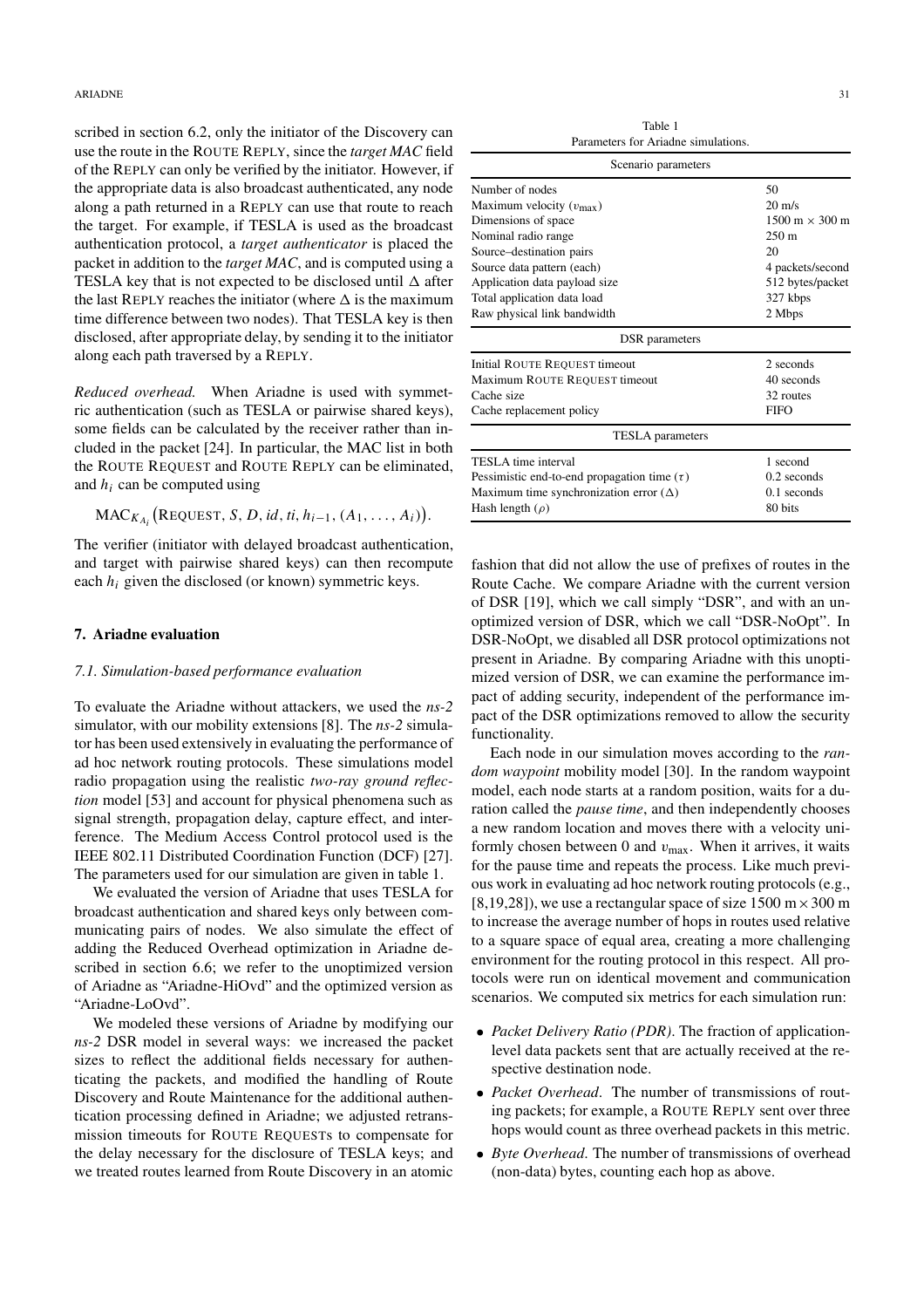- *Mean Latency*. The average time elapsed from when a data packet is first sent to when it is first received at its destination.
- *99.99th Percentile Latency*. Computed as the 99.99th percentile of the packet delivery latency.
- *Path Optimality*. Compares the length of routes used to the optimal (minimum possible) hop length as determined by an off-line omniscient algorithm, based on the nominal wireless transmission range of 250 m per hop.

Figure 4(a) shows the Packet Delivery Ratio (PDR) for each protocol. Removing the optimizations from DSR to produce DSR-NoOpt reduces the PDR by an average of 12.7%; adding Ariadne-HiOvd security further reduces the PDR by just an additional 1.12% on average, and does not reduce PDR by more than an additional 2.8% at any pause time. Ariadne with reduced overhead (Ariadne-LoOvd) recovers most of this PDR loss; it has PDR just 0.015% lower (on average) than DSR-NoOpt. Ariadne with reduced overhead outperforms DSR-NoOpt at low mobility, but has lower PDR at high mobility.

Surprisingly, Ariadne outperforms DSR-NoOpt at lower levels of mobility. This improved performance results from the average half-second delay (one half the TESLA time interval) that Ariadne introduces between the target receiving a ROUTE REQUEST and sending a ROUTE REPLY. Specifically, when a ROUTE REQUEST traverses a short-lived link, DSR-NoOpt immediately returns the ROUTE REPLY, but the new route can be used for only its brief lifetime, contributing additional overhead for forwarding the REPLY and for sending and forwarding the resulting ROUTE ERROR. In Ariadne, links are in effect tested twice: once when the ROUTE RE-QUEST traverses the network, and once when the ROUTE RE-PLY is sent along the reverse path. If one of the links along this path breaks between these tests, the REPLY with this route is not received by the initiator. It is this additional route confirmation that allows Ariadne to find more stable routes than DSR-NoOpt.

From examining the PDR achieved by the different protocols, we draw three conclusions. First, Ariadne's Route Discovery operates more slowly but also finds better routes, since those routes must exist for long enough to successfully return a ROUTE REPLY. Second, these better routes offset the disadvantage that Ariadne ROUTE ERRORs cannot be processed until the TESLA key used is disclosed, causing additional data packets to continue to be sent along the broken route for on average half of the TESLA time interval after the ERROR is received. Finally, the increased overhead of Ariadne-HiOvd is almost fully responsible for its lower PDR relative to DSR-NoOpt.

Figure 4(b) shows the path optimality results for each protocol. In DSR, the average number of hops along a route used by a packet is 0.700 hops more than the minimum possible, based on the nominal wireless transmission range of 250 m per hop. In DSR-NoOpt, routes used are on average 0.264 hops longer than in DSR, and in both versions of Ariadne, routes used average 0.011 hops longer than in DSR-NoOpt. DSR-NoOpt performs slightly better than Ariadne because it initiates more Route Discoveries and thus tends to more quickly find shorter routes when they become available than does Ariadne.

Figures 4(c) and 4(d) show the the results for packet overhead and byte overhead, respectively. Ariadne has *consistently lower* packet overhead than does DSR-NoOpt, because Ariadne tends to find more stable routes than DSR-NoOpt, reducing the number of Route Discoveries as well as the number of ROUTE ERRORs that are sent. This advantage is somewhat reduced since ROUTE ERROR processing is delayed in Ariadne, causing more redundant ERRORs to be sent for each broken route. Byte overhead in Ariadne-HiOvd is significantly worse than in either DSR or DSR-NoOpt, due to the authentication overhead in ROUTE REQUEST, REPLY, and ERROR packets. Surprisingly, Ariadne-LoOvd has lower overhead than DSR-NoOpt, because the extra packets sent by DSR-NoOpt outweigh the additional authentication information in each Ariadne-LoOvd routing control packet.

Figures 4(e) and 4(f) show the results for average latency and 99.99th percentile latency, respectively. Because of the reduced number of broken links that Ariadne uses relative to DSR-NoOpt, Ariadne generally has better latency than does DSR-NoOpt. Ariadne-LoOvd shows significantly lower mean latency than Ariadne-HiOvd, because it has lower byte overhead and thus creates less congestion in the network. The difference is also present in the 99.99th percentile latency, but there, channel contention is a smaller fraction of the overall latency.

# *7.2. Security analysis*

In this section, we discuss how Ariadne resists attacks by certain attacker types, according to the taxonomy we presented in section 5.1.

Intuitively, Ariadne Route Discovery is successful when at least one of the REPLYs returned by the target is a working route. Since the target of a Route Discovery returns a route for each of its neighbors, if the first REQUEST from a particular Discovery to reach any neighbor of the target has passed through no malicious nodes, that Discovery will succeed.

To more formally characterize the security offered by Ariadne, we define a *minimum broadcast latency path* between a source and a destination to be any path that forwards a Route Discovery most quickly from the source to the destination. We call a route that only consists of uncompromised nodes an *uncompromised route*. Ariadne prevents compromised nodes from disturbing uncompromised routes. In particular, Ariadne provides two properties assuming reliable broadcast:

- If there exists an uncompromised neighbor of a destination such that the minimum latency path between the initiator of the Discovery and that neighbor is uncompromised, then an uncompromised route from the initiator to the target will be returned in a ROUTE REPLY.
- If at least one REPLY returned as a result of the first property represents a shortest route from the initiator to the tar-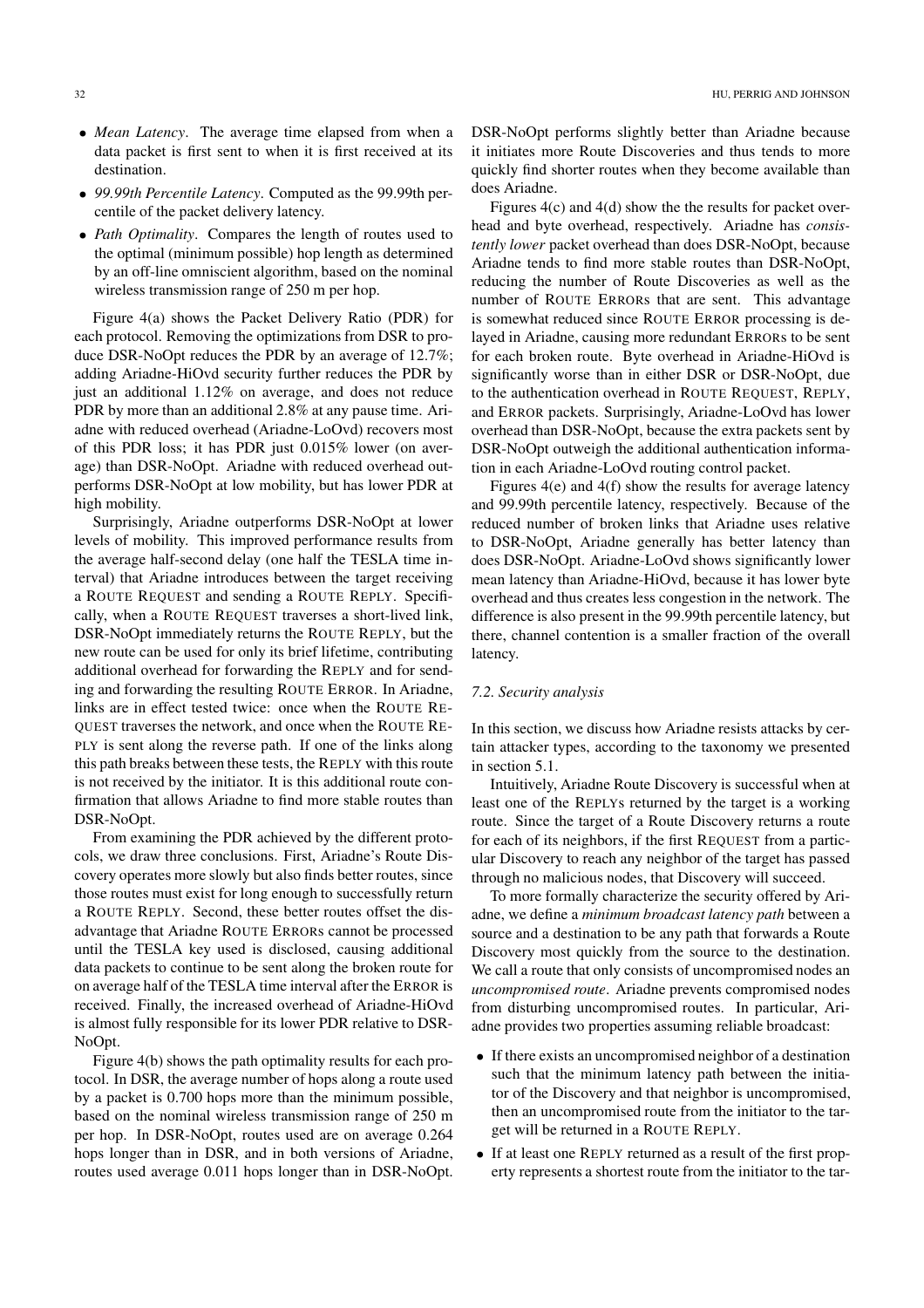

Figure 4. Performance results comparing Ariadne with the standard DSR protocol and with a version of DSR with all DSR optimizations not present in Ariadne disabled. Results are based on simulation over 50 runs, and the error bars represent the 95% confidence interval of the mean.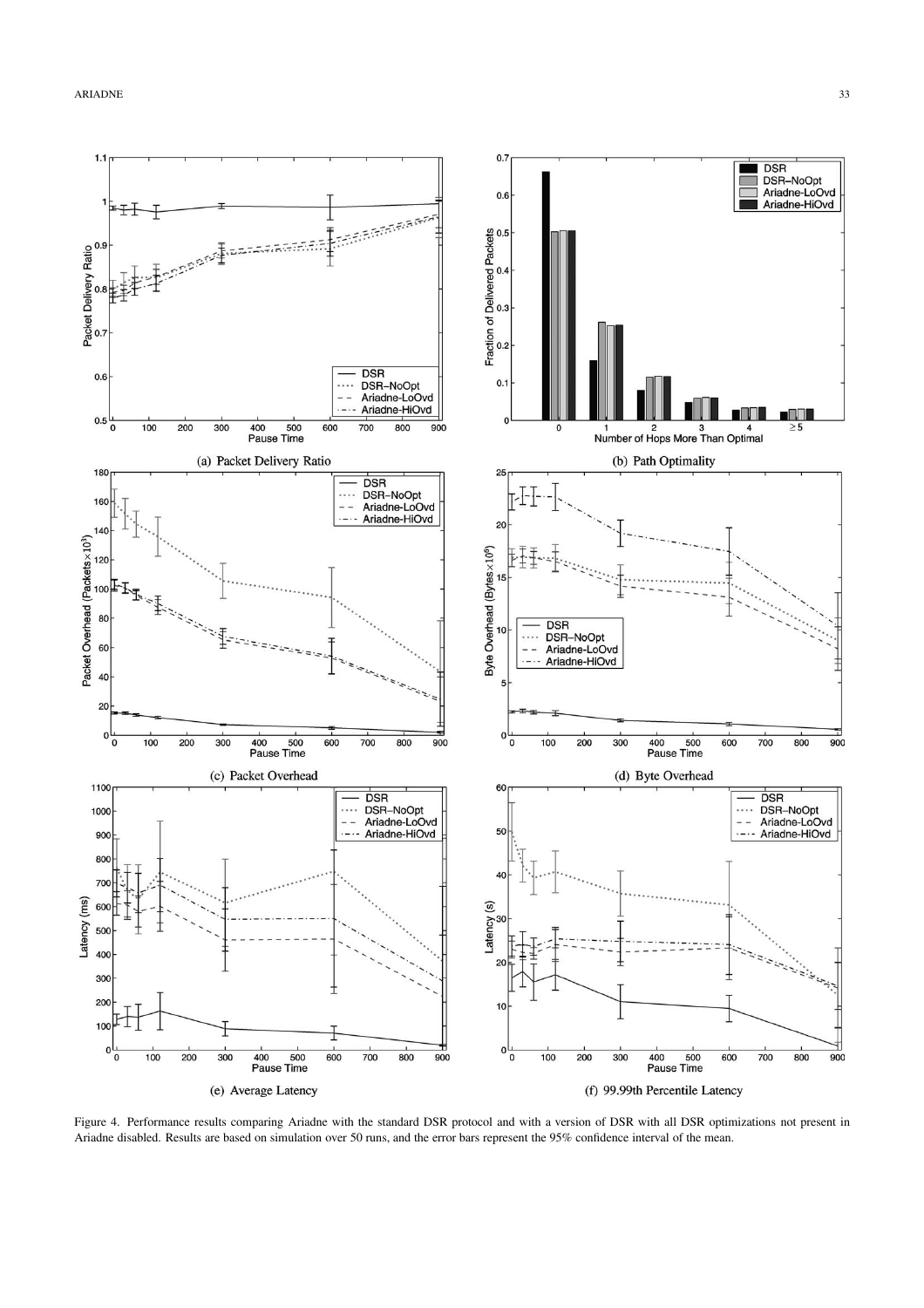get, Ariadne may route packets along one such uncompromised route.

To argue for the correctness of the first property, we note that if the minimum latency path between the initiator and a neighbor of the destination is uncompromised, then the first REQUEST to reach that neighbor comes over an uncompromised route. Since it is the first REQUEST, it will not be filtered by duplicate REQUEST detection, so it will be rebroadcast, and heard by the target. Since the target returns a REPLY for each REQUEST it receives, without performing duplicate detection, a REPLY will be returned. The second property trivially follows from the use of shortest paths and the first property.

Although it may not be possible to achieve reliable broadcast securely or efficiently, we assume that most broadcast packets are received, and hence the properties listed above generally hold.

We now consider Ariadne using our taxonomy of attacker types from section 5.1. We list different attacker configurations in increasing strength, and discuss how Ariadne resists some possible attacks. Ariadne resists many more attacks, but only a representative sample are discussed here.

Since Ariadne does not attempt to provide anonymous routing, passive attackers can eavesdrop on all routing traffic sent by nodes within range of those attackers. They can also perform traffic analysis on any packets sent or forwarded by nodes within range of the attackers.

When replay protection and a global MAC key are used, an Active-0-*x* attacker (for  $x \ge 1$ ) can at most perform wormhole and rushing attacks. Packet leashes can prevent these attacks [25].

An Active-1-1 attacker may attempt the following attacks:

- Create a gray hole or black hole by removing nodes in a ROUTE REQUEST; however, the per-hop hash mechanism in each REQUEST prevents such tampering. An attacker may fabricate nodes to insert in the accumulated route list of a REQUEST packet, such fabricated nodes would not have known keys at the source, and the REPLY would thus not be authenticated. If the attacker tries to replace the MAC and keys in the reply, such tampering will be detected as a result of the *target MAC* field in the REPLY.
- Create routing loops. Intuitively, the use of source routes prevents loops, since a packet passing through only legitimate nodes will not be forwarded into a loop. An attacker can create a routing loop by modifying the source route each time around the loop; this behavior, however, is no worse than if the attacker were to source packets with period equal to the propagation time around the loop. In particular, if there are *n* nodes in the routing loop, and a single packet is forwarded around the loop *m* times, the attacker participates in *m* forwards, and the total expended effort is *mn* forwards. Had the attacker instead sourced *m* packets along *n*-hop routes, the total attacker effort is *m* transmissions, and the total network effort is *mn* forwards, an identical result.
- Flood network with many ROUTE REQUESTs. Since the source address of each REQUEST is authenticated, and since each new Route Discovery needs to carry a new oneway Route Discovery chain value, the compromised node can only produce ROUTE REQUESTs with its own source address. An upper bound on the sending rate can be enforced either by rate limiting of REQUESTs at each node or synchronizing Route Discovery chain elements with time (section 6.5).
- Perform a rushing attack (section 5.2). Rushing attacks can be probabilistically prevented by slightly modifying the Route Discovery protocol [23].

Multiple attackers that have compromised one node (Active-1-*x*, for  $x > 1$ ) may attempt to construct a wormhole, but append the address and key of the compromised node in each REQUEST forwarded across this wormhole. Packet leashes alone cannot prevent this attack, but packet leashes and GPS can be used in conjunction to ensure that an Active-1-*x* wormhole attack can be no worse than an Active-1-1 attacker positioned correctly. In particular, if each node forwarding a ROUTE REQUEST includes its alleged GPS coordinates in that REQUEST, then a node can detect if it should be reachable from the previous hop, and if the hop before the previous hop should be able to reach the previous hop. If both of these checks succeed, then the attacker could have placed the compromised node at the position it specified in the packet, and that node would have been able to hear the original REQUEST, append its address, and forward it to the next hop.

Multiple attackers that know all the keys of multiple nodes (an Active-*y*-*x* attacker configuration, where  $1 < y \leq x$ ) may perform the following attacks:

- Lengthen the route in the REQUEST by adding other compromised nodes to the route. If the source finds a shorter route, it will likely prefer that route, so the protocol behaves as if the attacker were not there.
- Attempt to force the initiator to repeatedly initiate Route Discoveries. Suppose an Active-*y*-*x* attacker had the keys of multiple compromised nodes, and that one such attacker were on the shortest path from the source to the destination. When the attacker receives its first ROUTE REQUEST packet as part of some Discovery, it adds its address and MAC, as normal, but also adds the address of another node it has compromised. When data packets are sent along that route, the attacker replies with a ROUTE ERROR from its first hop to its second hop. In subsequent Route Discoveries, the attacker can use different addresses for the additional address. Since other routes may have been returned as part of any of these Route Discoveries, this attack is not guaranteed to be successful.

To prevent such starvation, the initiator may include data in the ROUTE REQUEST. To be part of the path, the attacker must forward routing messages, so the initiator can send data to the target. If the attacker alters the data in the ROUTE REQUEST, the destination will detect the alteration (using the shared key and a MAC on the data) and reject that route.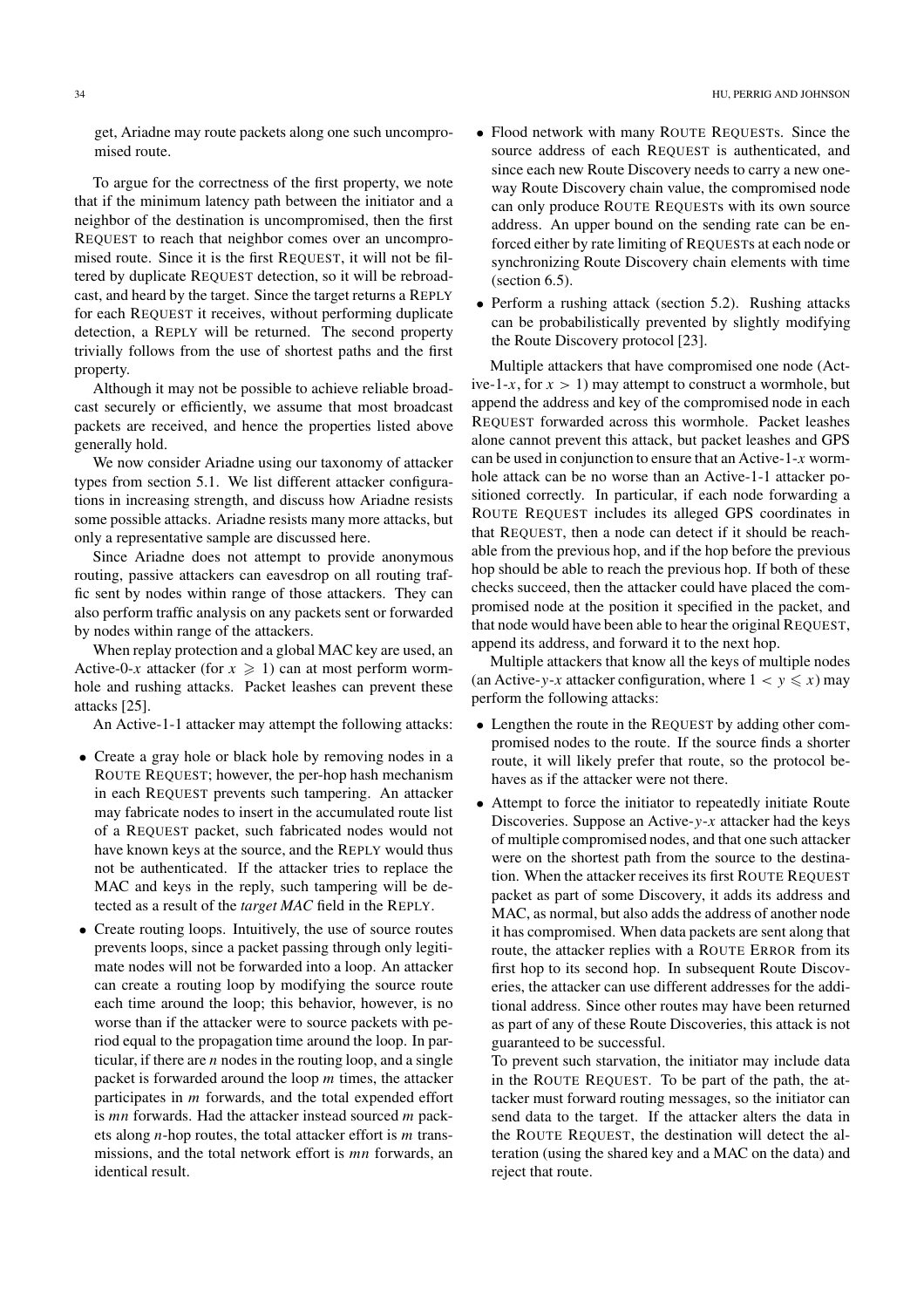#### ARIADNE 25

A set of attackers that control a vertex cut of the network (an Active-VC attacker) may perform the following additional attacks:

- Make nodes on one side of the vertex cut believe that any node on the other side is attempting to flood the network. By holding and not propagating ROUTE REQUESTs from a certain node for some time, then initiating many Route Discoveries with the chain values from the old Discoveries, an Active-VC attacker can make that node appear to be flooding the network. When the use of individual elements of a Route Discovery chain are time-synchronized, this attack simply causes the REQUESTs associated with the stale chain elements to be discarded.
- Only forward ROUTE REQUEST and ROUTE REPLY packets. A sender is then unable to successfully deliver packets. This attack is only marginally different from not participating in the protocol at all, differing only in that the sender and some intermediate nodes continue to spend power to send packets, but none of those packets are successfully received.

## **8. Related work**

Several researchers have proposed secure routing protocols. For example, Perlman [47] proposed *flooding NPBR*, an ondemand protocol designed for wired networks that floods each packet through the network. Flooding NPBR allocates a fraction of the bandwidth along each link to each node, and uses digital signatures to authenticate all packets. Unfortunately, this protocol has high overhead in terms of the computational resources necessary for digital signature verification and in terms of its bandwidth requirements. Furthermore, estimating and guaranteeing available bandwidth in a wireless environment is difficult [34].

Other wired network protocols have secured periodic routing protocols with *asymmetric* cryptography, such as Kent et al. [33], Perlman's *link-state NPBR*, Kumar's secure linkstate protocol [37], and Smith et al. [58,59]. However, nodes in an ad hoc network may not have sufficient resources to verify an asymmetric signature; in particular, an attacker can trivially flood a victim with packets containing invalid signatures, but verification can be prohibitively expensive for the victim. In addition, these protocols may suffer in some scenarios because periodic protocols may not be able to cope with high rates of mobility in an ad hoc network. Kumar also discusses threats to both distance-vector protocols and link-state protocols, and describes techniques for securing distance-vector protocols. However, these techniques are vulnerable to the compromise of a single node.

Zhou and Haas [66], Zapata [64], and Sanzgiri et al. [57] propose the use of asymmetric cryptography to secure ondemand ad hoc network routing protocols. However, as above, when the nodes in an ad hoc network are generally unable to verify asymmetric signatures quickly enough, or when network bandwidth is insufficient, these protocols may not be suitable.

Cheung [10], Hauser et al. [17], and Zhang [65] describe *symmetric*-key approaches to the authentication of link-state updates, but they do not discuss mechanisms for detecting the status of these links. In wired networks, a common technique for authenticating HELLO packets is to verify that the the incoming network interface is the expected interface and that the IP TTL of the packet is 255. In a wireless ad hoc network, this technique cannot be used. Furthermore, these protocols assume the use of periodic routing protocols, which are not always suitable in ad hoc networks. Cheung [10] uses cryptographic mechanisms similar to those used in Ariadne with TESLA, but optimistically integrates routing data before it is authenticated, adversely affecting security.

A number of other researchers have also proposed the use of symmetric schemes for authenticating routing control packets. Heffernan [18] proposes a mechanism requiring shared keys between all communicating routers. This scheme may not scale to large ad hoc networks, and may be vulnerable to single-node compromise. Perrig et al. [50] use symmetric primitives to secure routing between nodes and a trusted base station. Basagni et al. [2] use a network-wide symmetric key to secure routing communication, which is vulnerable to a single node compromise, although they specify the use of secure hardware to limit the damage that can be done by a compromised node. Papadimitratos and Haas [44] present work that secures against non-colluding adversaries, and they do not authenticate intermediate nodes that forward ROUTE RE-QUESTs, and thus do not handle authorization. Yi et al. [63] discuss authorization issues. Our previous work, SEAD [21], uses hash chains to authenticate routing updates sent by a distance-vector protocol; however, that approach builds on a periodic protocol, and such protocols tend to have higher overhead than on-demand protocols and may not be suitable in highly mobile networks. An earlier version of the Ariadne protocol was presented in [22].

Routing protocol intrusion detection has also been studied as a mechanism for detecting misbehaving routers [7,11,40].

## **9. Conclusions**

This paper has presented the design and evaluation of Ariadne, a new secure ad hoc network routing protocol. Ariadne provides security against one compromised node and arbitrary active attackers, and relies only on efficient *symmetric* cryptographic operations. Ariadne operates on-demand, dynamically discovering routes between nodes only as needed; the design is based on the basic operation of the DSR protocol. Rather than generously applying cryptography to an existing protocol to achieve security, however, we carefully re-designed each protocol message and its processing. The security mechanisms we designed are highly efficient and general, so that they should be applicable to securing a wide variety of routing protocols.

Because we did not secure the optimizations of DSR in Ariadne, the resulting protocol is less efficient than the highly optimized version of DSR that runs in a trusted environment.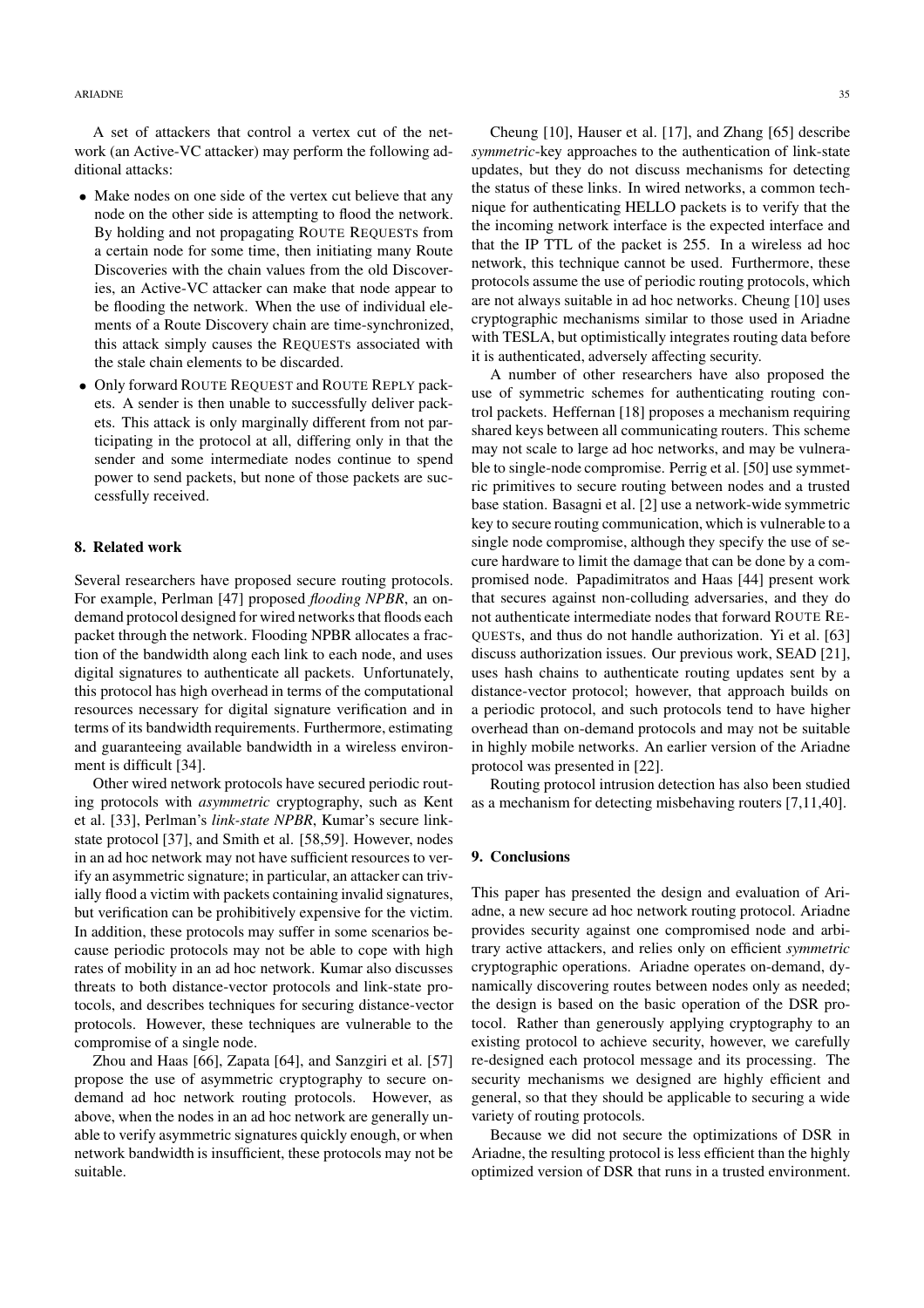However, we also compared Ariadne to a version of DSR in which we disabled all protocol optimizations not present in Ariadne, allowing us to evaluate and analyze the effect of the optimizations and the security separately. As explained in our results, however, Ariadne actually performs *better* on some metrics (e.g., 41.7% lower packet overhead) than for unoptimized DSR, and about the same on all other metrics, even though Ariadne must bear the added costs for security not present in unoptimized DSR.

We found that source-routing facilitates securing ad hoc network routing protocols. Source routing empowers the sender to circumvent potentially malicious nodes, and enables the sender to authenticate every node in a ROUTE REPLY. Such fine-grained path control is absent in most distancevector routing protocols, which makes such protocols more challenging to fully secure.

# **Acknowledgements**

This work was supported in part by NSF under grant CCR-0209204, by NASA under grant NAG3-2534, by the United States Postal Service under contract USPS 102592-01-Z-0236, by DARPA under contract N66001-99-2-8913, and by gifts from Schlumberger and Bosch. The views and conclusions contained here are those of the authors and should not be interpreted as necessarily representing the official policies or endorsements, either express or implied, of NSF, NASA, USPS, DARPA, Schlumberger, Bosch, Rice University, Carnegie Mellon University, or the U.S. Government or any of its agencies.

## **References**

- [1] N. Abramson, The ALOHA system another alternative for computer communications, in: *Proceedings of the Fall 1970 AFIPS Computer Conference* (November 1970) pp. 281–285.
- [2] S. Basagni, K. Herrin, E. Rosti and D. Bruschi, Secure pebblenets, in: *Proceedings of the 2nd Symposium on Mobile Ad Hoc Networking and Computing (MobiHoc 2001)* (October 2001) pp. 156–163.
- [3] M. Bellare, R. Canetti and H. Krawczyk, Keying hash functions for message authentication, in: *Advances in Cryptology – Crypto'96*, Lecture Notes in Computer Science, Vol. 1109, ed. N. Koblitz (Springer, 1996) pp. 1–15.
- [4] B. Bellur and R.G. Ogier, A reliable, efficient topology broadcast protocol for dynamic networks, in: *Proceedings of the 18th Annual Joint Conference of the IEEE Computer and Communications Societies (IN-FOCOM'99)* (March 1999) pp. 178–186.
- [5] A. Benjaminson and S.C. Stallings, A microcomputer-compensated crystal oscillator using a dual-mode resonator, in: *Proceedings of the 43rd Annual Symposium on Frequency Control* (May 1989) pp. 20–26.
- [6] V. Bharghavan, A. Demers, S. Shenker and L. Zhang, MACAW: A Media Access Protocol for Wireless LANs, in: *Proceedings of the SIG-COMM'94 Conference on Communications Architectures, Protocols and Applications* (August 1994) pp. 212–225.
- [7] K.A. Bradley, S. Cheung, N. Puketza, B. Mukherjee and R.A. Olsson, Detecting disruptive routers: a distributed network monitoring approach, in: *Proceedings of the IEEE Symposium on Research in Security and Privacy* (May 1998) pp. 115–124.
- [8] J. Broch, D.A. Maltz, D.B. Johnson, Y.-C. Hu and J.G. Jetcheva, A performance comparison of multi-hop wireless ad hoc network routing

protocols, in: *Proceedings of the 4th ACM/IEEE International Conference on Mobile Computing and Networking (MobiCom'98)* (October 1998) pp. 85–97.

- [9] M. Brown, D. Cheung, D. Hankerson, J.L. Hernandez, M. Kirkup and A. Menezes, PGP in constrained wireless devices, in: *Proceedings of the 9th USENIX Security Symposium* (August 2000) pp. 247–261.
- [10] S. Cheung, An efficient message authentication scheme for link state routing, in: *Proceedings of the 13th Annual Computer Security Applications Conference* (1997) pp. 90–98.
- [11] S. Cheung and K. Levitt, Protecting routing infrastructures from denial of service using cooperative intrusion detection, in: *Proceedings of the 1997 New Security Paradigms Workshop* (September 1998) pp. 94–106.
- [12] T. Clark, Tom Clark's totally accurate clock FTP site, Greenbelt, MA, available at ftp://aleph.gsfc.nasa.gov/GPS/totally. accurate.clock/
- [13] D. Coppersmith and M. Jakobsson, Almost optimal hash sequence traversal, in: *Proceedings of the 4th Conference on Financial Cryptography (FC'02)*, Lecture Notes in Computer Science (2002) pp. 102–119.
- [14] T. Dierks and C. Allen, The TLS protocol, version 1.0, RFC 2246 (January 1999).
- [15] E. Gabber and A. Wool, How to prove where you are: tracking the location of customer equipment, in: *Proceedings of the 5th ACM Conference on Computer and Communications Security* (November 1998) pp. 142–149.
- [16] O. Goldreich, S. Goldwasser and S. Micali, How to construct random functions, Journal of the ACM 33(4) (1986) 792–807.
- [17] R. Hauser, A. Przygienda and G. Tsudik, Reducing the cost of security in link state routing, in: *Proceedings of the Symposium on Network and Distributed Systems Security (NDSS'97)* (February 1997) pp. 93–99.
- [18] A. Heffernan, Protection of BGP sessions via the TCP MD5 signature option, RFC 2385 (August 1998).
- [19] Y.-C. Hu and D.B. Johnson, Caching strategies in on-demand routing protocols for wireless ad hoc networks, in: *Proceedings of the 6th Annual IEEE/ACM International Conference on Mobile Computing and Networking (MobiCom 2000)* (August 2000) pp. 231–242.
- [20] Y.-C. Hu and D.B. Johnson, Implicit source routing in on-demand ad hoc network routing, in: *Proceedings of the 2nd Symposium on Mobile Ad Hoc Networking and Computing (MobiHoc 2001)* (October 2001) pp. 1–10.
- [21] Y.-C. Hu, D.B. Johnson and A. Perrig, Secure efficient distance vector routing in mobile wireless ad hoc networks, in: *Proceedings of the 4th IEEE Workshop on Mobile Computing Systems and Applications (WMCSA'02)* (June 2002) pp. 3–13.
- [22] Y.-C. Hu, A. Perrig and D.B. Johnson, Ariadne: A secure on-demand routing protocol for wireless ad hoc networks, in: *Proceedings of the 8th Annual International Conference on Mobile Computing and Networking (MobiCom 2002)* (September 2002) pp. 12–23.
- [23] Y.-C. Hu, A. Perrig and D.B. Johnson, Rushing attacks and defense in wireless ad hoc network routing protocols, in: *Proceedings of the 2003 ACM Workshop on Wireless Security (WiSe 2003)* (September 2003) pp. 30–40.
- [24] Y.-C. Hu, A. Perrig and D.B. Johnson, Efficient security mechanisms for routing protocols, in: *Proceedings of the 10th Annual Network and Distributed System Security Symposium (NDSS 2003)* (February 2003) pp. 57–73.
- [25] Y.-C. Hu, A. Perrig and D.B. Johnson, Packet leashes: a defense against wormhole attacks in wireless ad hoc networks, in: *Proceedings of the 22nd Annual Joint Conference of the IEEE Computer and Communications Societies (INFOCOM 2003)* (April 2003) pp. 1976–1986.
- [26] J.-P. Hubaux, L. Buttyán and S. Čapkun, The quest for security in mobile ad hoc networks, in: *Proceedings of the 2nd Symposium on Mobile Ad Hoc Networking and Computing (MobiHoc 2001)* (October 2001) pp. 146–155.
- [27] IEEE Computer Society LAN MAN Standards Committee, Wireless LAN Medium Access Control (MAC) and Physical Layer (PHY) specifications, IEEE Std 802.11-1997, The Institute of Electrical and Electronics Engineers (1997).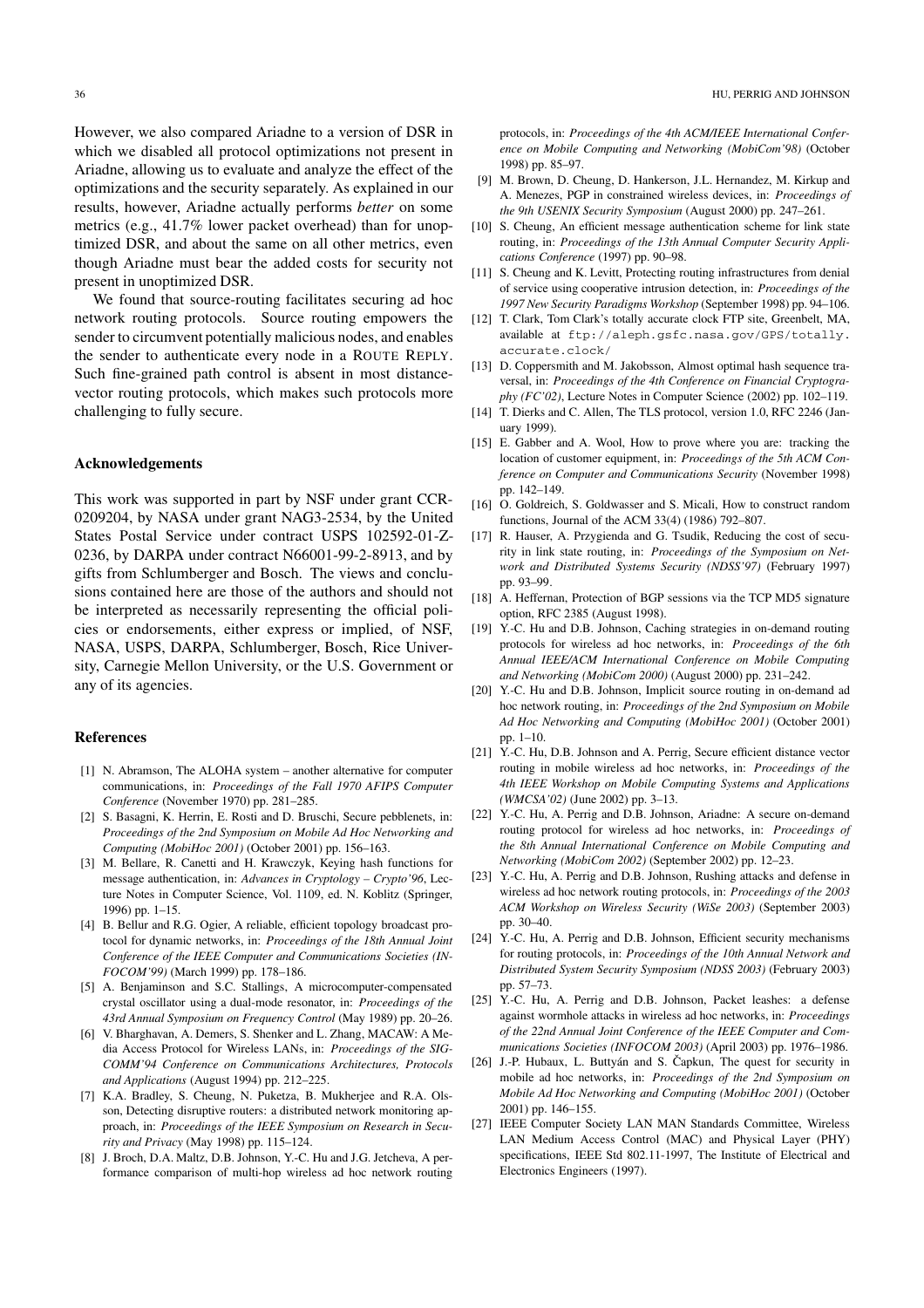- [28] P. Johansson, T. Larsson, N. Hedman, B. Mielczarek and M. Degermark, Scenario-based performance analysis of routing protocols for mobile ad-hoc networks, in: *Proceedings of the 5th Annual ACM/IEEE International Conference on Mobile Computing and Networking (MobiCom'99)* (August 1999) pp. 195–206.
- [29] D.B. Johnson, Routing in ad hoc networks of mobile hosts, in: *Proceedings of the IEEE Workshop on Mobile Computing Systems and Applications (WMCSA'94)* (December 1994) pp. 158–163.
- [30] D.B. Johnson and D.A. Maltz, Dynamic source routing in ad hoc wireless networks, in: *Mobile Computing*, eds. T. Imielinski and H. Korth (Kluwer Academic, 1996) chapter 5, pp. 153–181.
- [31] D.B. Johnson, D.A. Maltz, Y.-C. Hu and J.G. Jetcheva, The dynamic source routing protocol for mobile ad hoc networks, Internet-draft, draft-ietf-manet-dsr-07.txt (February 2002), work in progress.
- [32] J. Jubin and J.D. Tornow, The DARPA packet radio network protocols, Proceedings of the IEEE 75(1) (1987) 21–32.
- [33] S. Kent, C. Lynn, J. Mikkelson and K. Seo, Secure Border Gateway Protocol (S-BGP) – real world performance and deployment issues, in: *Proceedings of the Symposium on Network and Distributed Systems Security (NDSS'00)* (February 2000) pp. 103–116.
- [34] M. Kim and B. Noble, Mobile network estimation, in: *Proceedings of the 7th Annual International Conference on Mobile Computing and Networking (MobiCom 2001)* (July 2001) pp. 298–309.
- [35] Y.-B. Ko and N. Vaidya, Location-Aided Routing (LAR) in mobile ad hoc networks, in: *Proceedings of the 4th ACM/IEEE International Conference on Mobile Computing and Networking (MobiCom'98)* (October 1998) pp. 66–75.
- [36] J. Kohl and B.C. Neuman, The Kerberos Network Authentication Service (V. 5), RFC 1510 (September 1993).
- [37] B. Kumar, Integration of security in network routing protocols, SIGSAC Review 11(2) (1993) 18–25.
- [38] D.A. Maltz, J. Broch, J. Jetcheva and D.B. Johnson, The effects of on-demand behavior in routing protocols for multi-hop wireless ad hoc networks, IEEE Journal on Selected Areas in Communications 17(8) (1999) 1439–1453.
- [39] D.A. Maltz, J. Broch and D.B. Johnson, Quantitative lessons from a full-scale multi-hop wireless ad hoc network testbed, in: *Proceedings of the IEEE Wireless Communications and Networking Conference* (September 2000) pp. 992–997.
- [40] S. Marti, T.J. Giuli, K. Lai and M. Baker, Mitigating routing misbehaviour in mobile ad hoc networks, in: *Proceedings of the 6th Annual IEEE/ACM International Conference on Mobile Computing and Networking (MobiCom 2000)* (August 2000) pp. 255–265.
- [41] M. Mathis, J. Mahdavi, S. Floyd and A. Romanow, TCP selective acknowledgment options, RFC 2018 (October 1996).
- [42] A.J. Menezes, P.C. van Oorschot and S.A. Vanstone, *Handbook of Applied Cryptography*, CRC Press Series on Discrete Mathematics and Its Applications (CRC Press, 1997).
- [43] T. Narten, E. Nordmark and W.A. Simpson, Neighbor discovery for IP, Version 6 (IPv6), RFC 2461 (December 1998).
- [44] P. Papadimitratos and Z.J. Haas, Secure routing for mobile ad hoc networks, in: *Proceedings of the SCS Communication Networks and Distributed Systems Modeling and Simulation Conference (CNDS 2002)* (January 2002).
- [45] C.E. Perkins and P. Bhagwat, Highly dynamic Destination-Sequenced Distance-Vector routing (DSDV) for mobile computers, in: *Proceedings of the SIGCOMM'94 Conference on Communications Architectures, Protocols and Applications* (August 1994) pp. 234–244.
- [46] C.E. Perkins and E.M. Royer, Ad-hoc on-demand distance vector routing, in: *Proceedings of the 2nd IEEE Workshop on Mobile Computing Systems and Applications (WMCSA'99)* (February 1999) pp. 90–100.
- [47] R. Perlman, *Interconnections: Bridges and Routers* (Addison-Wesley, 1992).
- [48] A. Perrig, R. Canetti, D. Song and J.D. Tygar, Efficient and secure source authentication for multicast, in: *Proceedings of the Network and Distributed System Security Symposium, NDSS'01* (February 2001) pp. 35–46.
- [49] A. Perrig, R. Canetti, J.D. Tygar and D. Song, Efficient authentication and signing of multicast streams over lossy channels, in: *Proceedings of the IEEE Symposium on Security and Privacy* (May 2000) pp. 56–73.
- [50] A. Perrig, R. Szewczyk, V. Wen, D. Culler and J.D. Tygar, SPINS: Security Protocols for Sensor Networks, in: *Proceedings of the 7th Annual International Conference on Mobile Computing and Networking (MobiCom 2001)* (July 2001) pp. 189–199.
- [51] R.L. Pickholtz, D.L. Schilling and L.B. Milstein, Theory of spread spectrum communications – a tutorial, IEEE Transactions on Communications 30(5) (1982) 855–884.
- [52] A. Qayyum, L. Viennot and A. Laouiti, Multipoint relaying: An efficient technique for flooding in mobile wireless networks, Technical Report, RR-3898, INRIA (February 2000).
- [53] T.S. Rappaport, *Wireless Communications: Principles and Practice* (Prentice Hall, 1996).
- [54] Y. Rekhter and T. Li, A Border Gateway Protocol 4 (BGP-4), RFC 1771 (March 1995).
- [55] R.L. Rivest, A. Shamir and L.M. Adleman, A method for obtaining digital signatures and public-key cryptosystems, Communications of the ACM 21(2) (1978) 120–126.
- [56] P. Rohatgi, A compact and fast hybrid signature scheme for multicast packet authentication, in: *Proceedings of the 6th ACM Conference on Computer and Communications Security* (November 1999) pp. 93–100.
- [57] K. Sanzgiri, B. Dahill, B.N. Levine, C. Shields and E. Belding-Royer, A secure routing protocol for ad hoc networks, in: *Proceedings of the 10th IEEE International Conference on Network Protocols (ICNP'02)* (November 2002) pp. 78–87.
- [58] B.R. Smith and J.J. Garcia-Luna-Aceves, Securing the border gateway routing protocol, in: *Proceedings of the Global Internet'96* (November 1996) pp. 81–85.
- [59] B.R. Smith, S. Murthy and J.J. Garcia-Luna-Aceves, Securing distance vector routing protocols, in: *Proceedings of the Symposium on Network and Distributed Systems Security (NDSS'97)* (February 1997) pp. 85–92.
- [60] F. Stajano and R. Anderson, The resurrecting duckling: security issues for ad-hoc wireless networks, in: *Proceedings of the Security Protocols, 7th International Workshop*, Lecture Notes in Computer Science, Vol. 1796 (Springer, 1999) pp. 172–194.
- [61] Trimble Navigation Ltd., Data sheet and specifications for Trimble Thunderbolt GPS disciplined clock, Sunnyvale, CA, available at http://www.trimble.com/thunderbolt.html
- [62] A. Tsirigos and Z.J. Haas, Multipath routing in mobile ad hoc networks or how to route in the presence of topological changes, in: *Proceedings of the IEEE MILCOM 2001* (October 2001) pp. 878–883.
- [63] S. Yi, P. Naldurg and R. Kravets, Security-aware ad hoc routing for wireless networks, Technical Report UIUCDCS-R-2001-2241, Department of Computer Science, University of Illinois at Urbana-Champaign (August 2001).
- [64] M.G. Zapata and N. Asokan, Securing ad hoc routing protocols, in: *Proceedings of the ACM Workshop on Wireless Security (WiSe 2002)* (September 2002) pp. 1–10.
- [65] K. Zhang, Efficient protocols for signing routing messages, in: *Proceedings of the Symposium on Network and Distributed Systems Security (NDSS'98)* (March 1998).
- [66] L. Zhou and Z.J. Haas, Securing ad hoc networks, IEEE Network Magazine 13(6) (1999) 24–30.